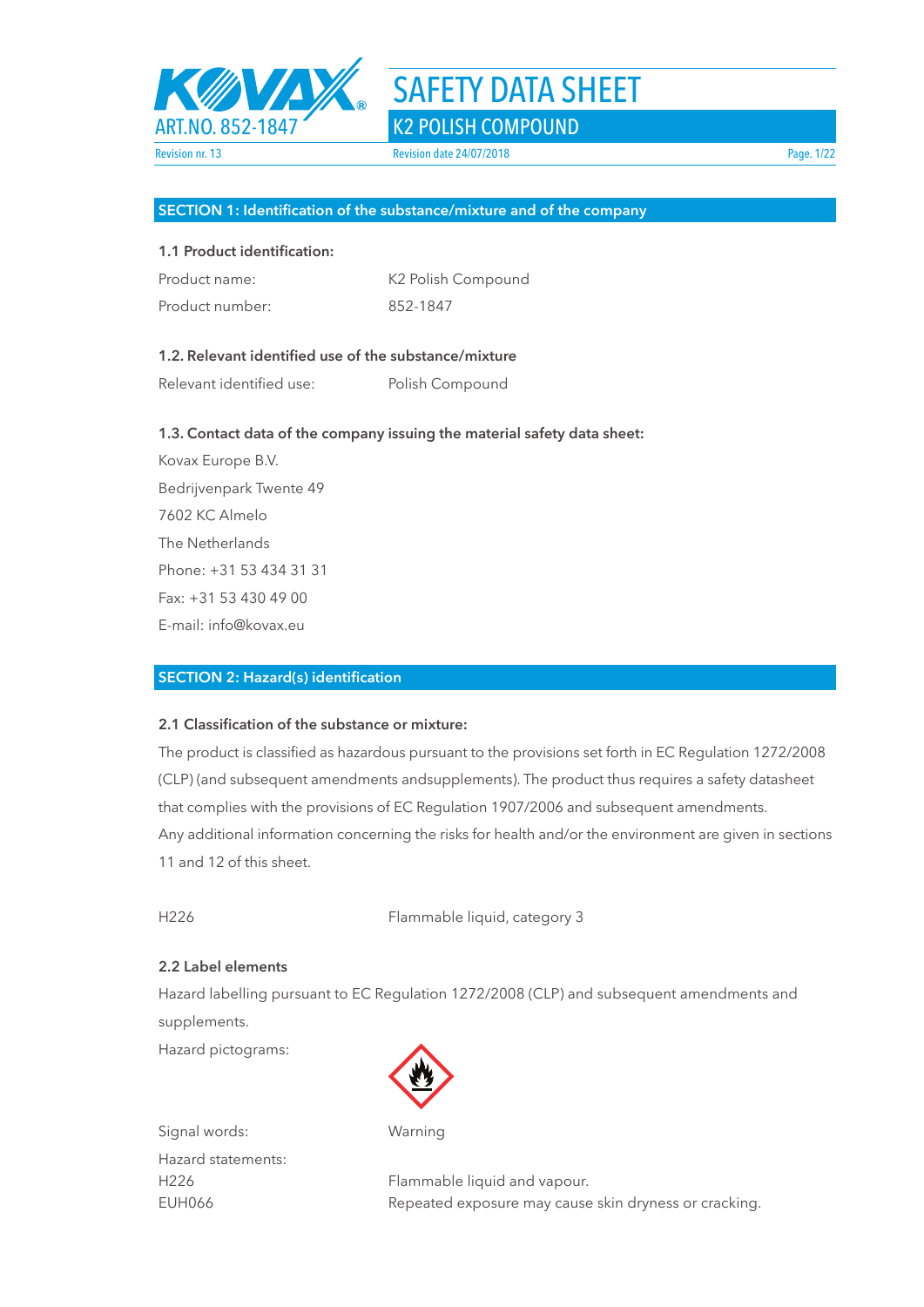

ART.NO. 852-1847 K2 Page 2/22

| Precautionary statements: |                                                                  |
|---------------------------|------------------------------------------------------------------|
| P210                      | Keep away from heat, hot surfaces, sparks, open flames and other |
|                           | ignition sources. No smoking.                                    |
| P233                      | Keep container tightly closed.                                   |
| P280                      | Wear protective gloves / eye protection / face protection.       |
| P303+P361+P353            | IF ON SKIN (or hair): take off immediately all contaminated clo  |
|                           | thing. Rinse skin with water / shower.                           |
| P370+P378                 | In case of fire: use CO2 or powder to extinguish.                |

## **2.3 Other hazards**

On the basis of available data, the product does not contain any PBT or vPvB in percentage greater than 0,1%.

**SECTION 3: Composition/information on ingredients**

## **3.1 Substances**

Information not relevant.

## **3.2 Mixtures**

Contains:

| HYDROCARBONS, C11-C13, ISOALKANES, < 2% AROMATICS |               |              |                                                                       |             |                                          |  |  |
|---------------------------------------------------|---------------|--------------|-----------------------------------------------------------------------|-------------|------------------------------------------|--|--|
| CAS-<br>number                                    | EC-<br>number | <b>INDEX</b> | Reg. no.                                                              | Conc. %     | <b>Classification</b><br>1272/2008 (CLP) |  |  |
| 90622-58-5 920-901-0                              |               |              | 01-2119456810-40                                                      | $18 - 19,5$ | H304, EUH066<br>Asp. Tox. 1              |  |  |
|                                                   |               |              | HYDROCARBONS, C10-C13, N-ALKANES, ISOALKANES, CYCLICS, < 2% AROMATICS |             |                                          |  |  |
| CAS-<br>number                                    | EC-<br>number | <b>INDEX</b> | Reg. no.                                                              | Conc. %     | <b>Classification</b><br>1272/2008 (CLP) |  |  |
|                                                   | 918-481-9     |              | 01-2119457273-39                                                      | $16,5 - 18$ | H304, EUH066<br>Asp. Tox. 1              |  |  |
| <b>MORPHOLINE</b>                                 |               |              |                                                                       |             |                                          |  |  |
| CAS-<br>number                                    | EC-<br>number | <b>INDEX</b> | Reg. no.                                                              | Conc.%      | <b>Classification</b>                    |  |  |
|                                                   |               |              |                                                                       |             | 1272/2008 (CLP)                          |  |  |
| $110-91-8$                                        | 203-815-1     | 613-028-00-9 | 01-2119496057-30                                                      | $0,9 - 1$   | H226,<br>Flam. Liq. 3                    |  |  |
|                                                   |               |              |                                                                       |             | H311.<br>Acute Tox. 3                    |  |  |
|                                                   |               |              |                                                                       |             | H331,<br>Acute Tox. 4                    |  |  |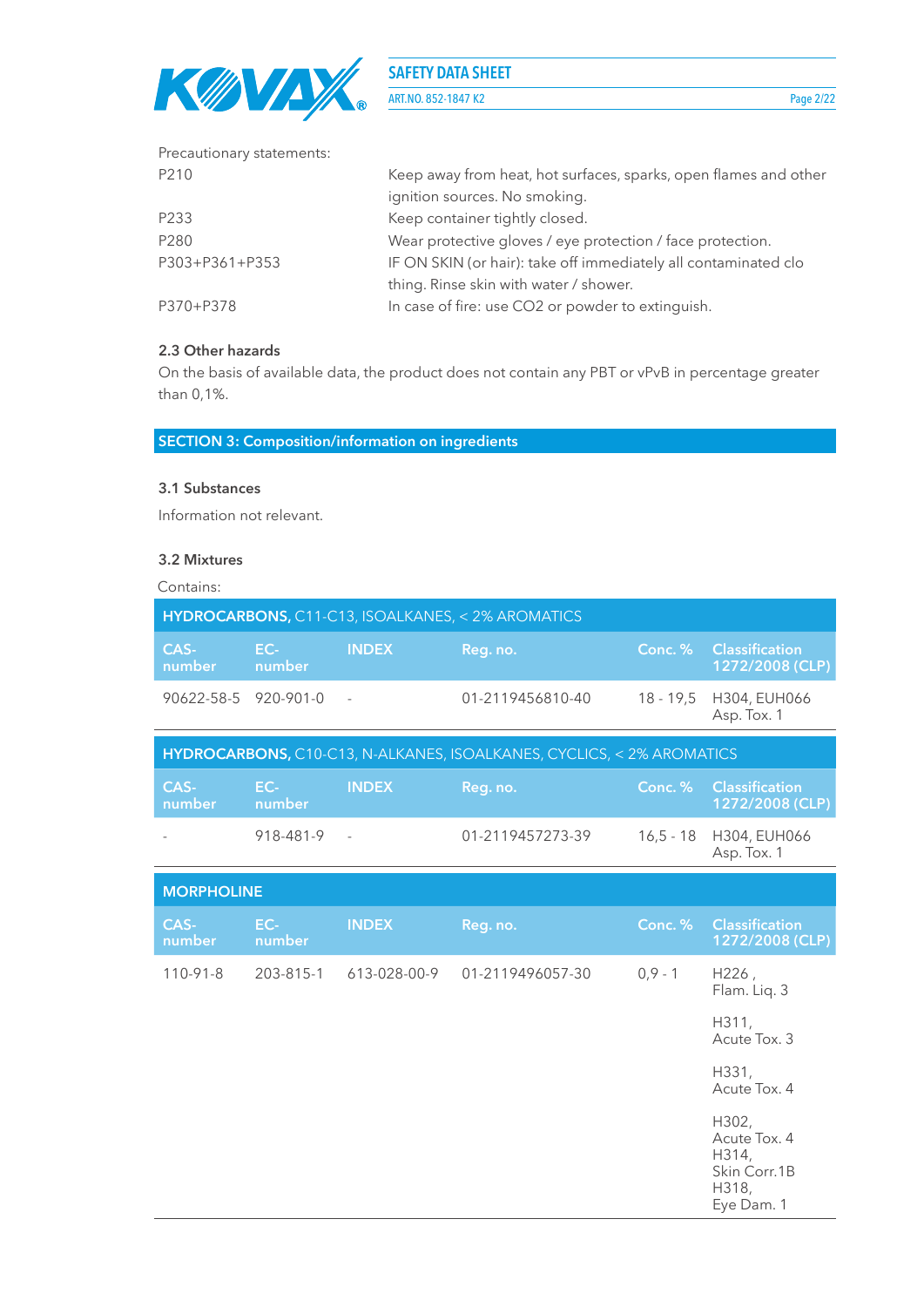

ART.NO. 852-1847 K2 Page 3/22

| <b>PROPAN-2-OL</b> |               |              |                  |                 |                                          |  |  |
|--------------------|---------------|--------------|------------------|-----------------|------------------------------------------|--|--|
| CAS-<br>number     | EC-<br>number | <b>INDEX</b> | Reg. no.         | Conc. %         | <b>Classification</b><br>1272/2008 (CLP) |  |  |
| $67 - 63 - 0$      | 200-661-7     | 603-117-00-0 | 01-2119457558-25 | $0,1 -$<br>0.15 | H225, Flam. Liq.                         |  |  |
|                    |               |              |                  |                 | H319, Eye Irrit. 2                       |  |  |

#### H336, STOT SE 3

| <b>GLYOXAL</b> |               |              |          |            |                                                                                   |
|----------------|---------------|--------------|----------|------------|-----------------------------------------------------------------------------------|
| CAS-<br>number | EC-<br>number | <b>INDEX</b> | Reg. no. | Conc.%     | <b>Classification</b><br>1272/2008 (CLP)                                          |
| $107 - 22 - 2$ | 203-474-9     | 605-016-00-7 |          | $0 - 0, 1$ | H341, Muta. 2                                                                     |
|                |               |              |          |            | H332, Acute Tox.<br>$\overline{4}$                                                |
|                |               |              |          |            | H319, Skin Irrit. 2                                                               |
|                |               |              |          |            | H315, Skin Irrit. 2                                                               |
|                |               |              |          |            | H335, STOT SE 3                                                                   |
|                |               |              |          |            | H317, Skin Sens.<br>1                                                             |
|                |               |              |          |            | Classification<br>note according<br>to Annex VI to<br>the CLP Regulati-<br>on: B. |

| 2-BUTOXYETHANOL |               |              |                                  |           |                                               |  |  |  |  |
|-----------------|---------------|--------------|----------------------------------|-----------|-----------------------------------------------|--|--|--|--|
| CAS-<br>number  | EC-<br>number | <b>INDEX</b> | Reg. no.                         | Conc. %   | <b>Classification</b><br>1272/2008 (CLP)      |  |  |  |  |
| $111 - 76 - 2$  | 203-905-0     | 603-014-00-0 | 01-2119475108-36-<br><b>XXXX</b> | $0 - 0,1$ | H302, Acute Tox.<br>4<br>H312, Acute<br>Tox.4 |  |  |  |  |
|                 |               |              |                                  |           | H332, Acute Tox.<br>4                         |  |  |  |  |
|                 |               |              |                                  |           | H319, Eye Irrit. 2                            |  |  |  |  |
|                 |               |              |                                  |           | H315 Skin Irrit. 2                            |  |  |  |  |

Note: Upper limit is not included into the range.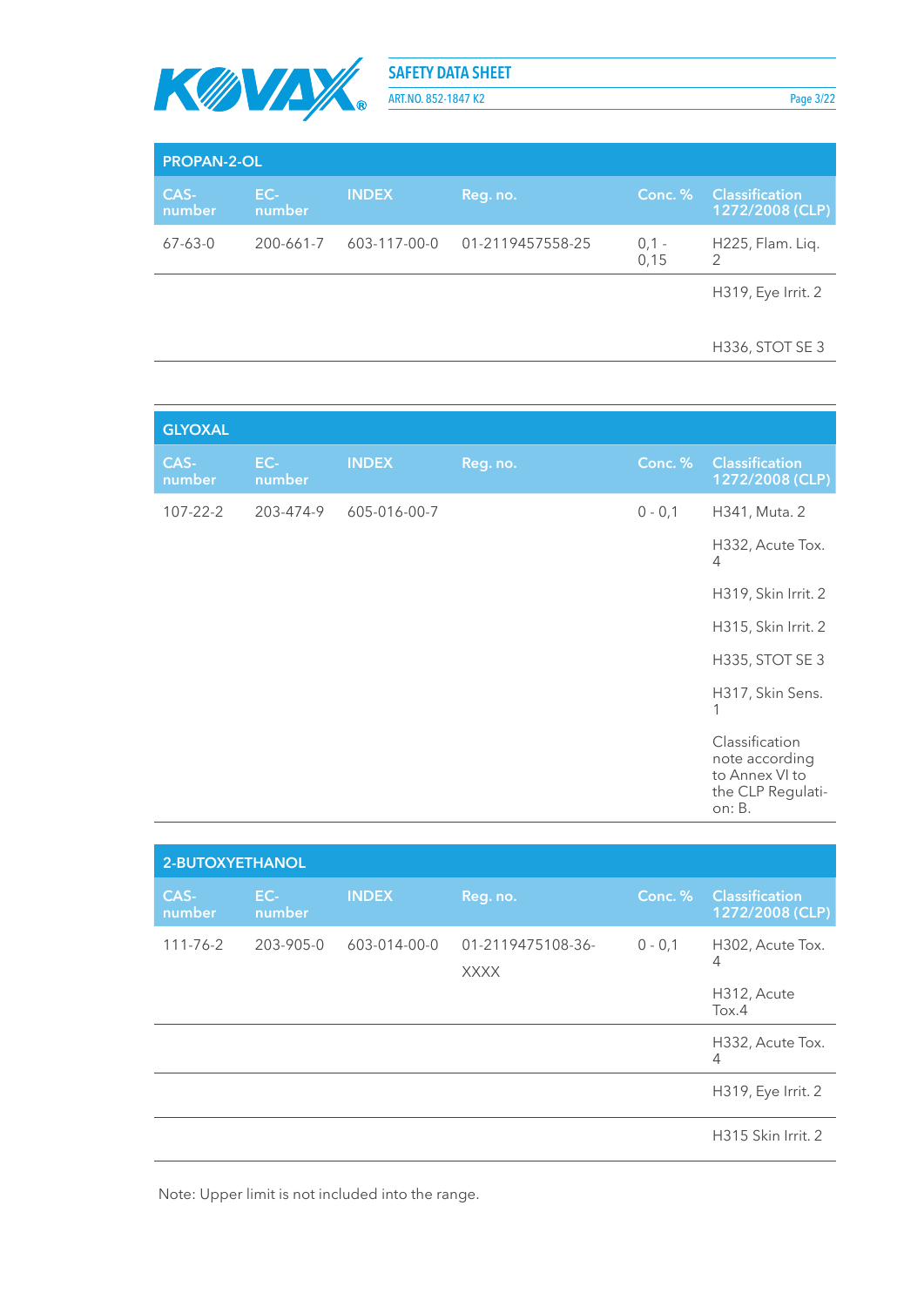

The full wording of hazard (H) phrases is given in section 16 of the sheet.

## **SECTION 4: First-aid measures**

| 4.1 Description of first aid measures |                                                                       |  |  |  |  |
|---------------------------------------|-----------------------------------------------------------------------|--|--|--|--|
| EYES:                                 | Remove contact lenses, if present. Wash immediately with plenty       |  |  |  |  |
|                                       | of water for at least 30-60 minutes, opening the eyelids fully. Get   |  |  |  |  |
|                                       | medical advice/attention.                                             |  |  |  |  |
| SKIN:                                 | Remove contaminated clothing. Rinse skin with a shower immedia-       |  |  |  |  |
|                                       | tely. Get medical advice/attention.                                   |  |  |  |  |
| <b>INGESTION:</b>                     | Have the subject drink as much water as possible. Get medical ad-     |  |  |  |  |
|                                       | vice/attention. Do not induce vomiting unless explicitly authorised   |  |  |  |  |
|                                       | by a doctor.                                                          |  |  |  |  |
| <b>INHALATION:</b>                    | Get medical advice/attention immediately. Remove victim to fresh      |  |  |  |  |
|                                       | air, away from the accident scene. If the subject stops breathing,    |  |  |  |  |
|                                       | administer artificial respiration. Take suitable precautions for res- |  |  |  |  |
|                                       | cue workers.                                                          |  |  |  |  |

### **4.2 Most important symptoms and effects, both acute and delayed**

For symptoms and effects caused by the contained substances, see chap. 11.

#### **4.3 Indication of any immediate medical attention and special treatment needed**

Information not available.

## **SECTION 5: Fire-fighting measures**

#### **5.1 Extinguishing media**

#### Suitable extinguishing equipment:

Extinguishing substances are: carbon dioxide, foam, chemical powder. For product loss or leakage that has not caught fire, water spray can be used to disperse flammable vapours and protect those trying to stem the leak.

#### Unsuitable extinguishing equipment

Do not use jets of water. Water is not effective for putting out fires but can be used to cool containers exposed to flames to prevent explosions.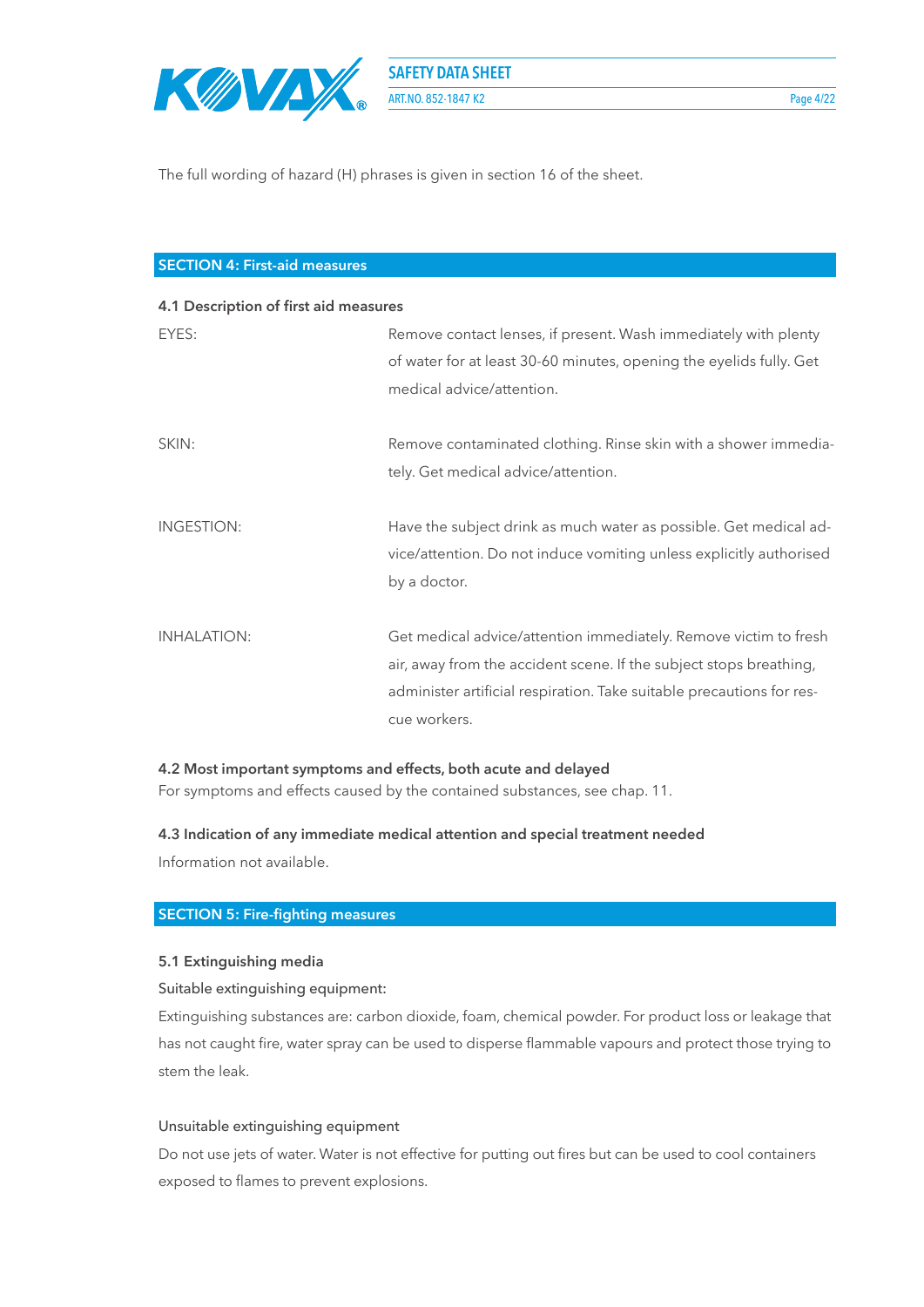

**ART.NO. 852-1847 K2** Page 5/22

## **5.2 Special hazards arising from the substance or mixture**

Hazards caused by exposure in the event of fire:

Excess pressure may form in containers exposed to fire at a risk of explosion. Do not breathe combustion products.

## **5.3 Advice for fire-fighters**

## General information:

Use jets of water to cool the containers to prevent product decomposition and the development of substances potentially hazardous for health. Always wear full fire prevention gear. Collect extinguishing water to prevent it from draining into the sewer system. Dispose of contaminated water used for extinction and the remains of the fire according to applicable regulations.

## Special protective equipment for fire-fighters:

Normal fire fighting clothing i.e. fire kit (BS EN 469), gloves (BS EN 659) and boots (HO specification A29 and A30) in combination with self-contained open circuit positive pressure compressed air breathing apparatus (BS EN 137).

## **SECTION 6: Accidental release measures**

## **6.1 Personal precautions, protective equipment and emergency procedures**

Block the leakage if there is no hazard.

Wear suitable protective equipment (including personal protective equipment referred to under Section 8 of the safety data sheet) to prevent any contamination of skin, eyes and personal clothing. These indications apply for both processing staff and those involved in emergency procedures.

## **6.2 Environmental precautions**

The product must not penetrate into the sewer system or come into contact with surface water or ground water.

#### **6.3 Methods and material for containment and cleaning up**

Collect the leaked product into a suitable container. Evaluate the compatibility of the container to be used, by checking section 10. Absorb the remainder with inert absorbent material. Make sure the leakage site is well aired. Check incompatibility for container material in section 7. Contaminated material should be disposed of in compliance with the provisions set forth in point 13.

#### **6.4 Reference to other sections**

Any information on personal protection and disposal is given in sections 8 and 13.

# **SECTION 7: Handling and storage**

#### **7.1 Precautions for safe handling**

Keep away from heat, sparks and naked flames; do not smoke or use matches or lighters. Vapours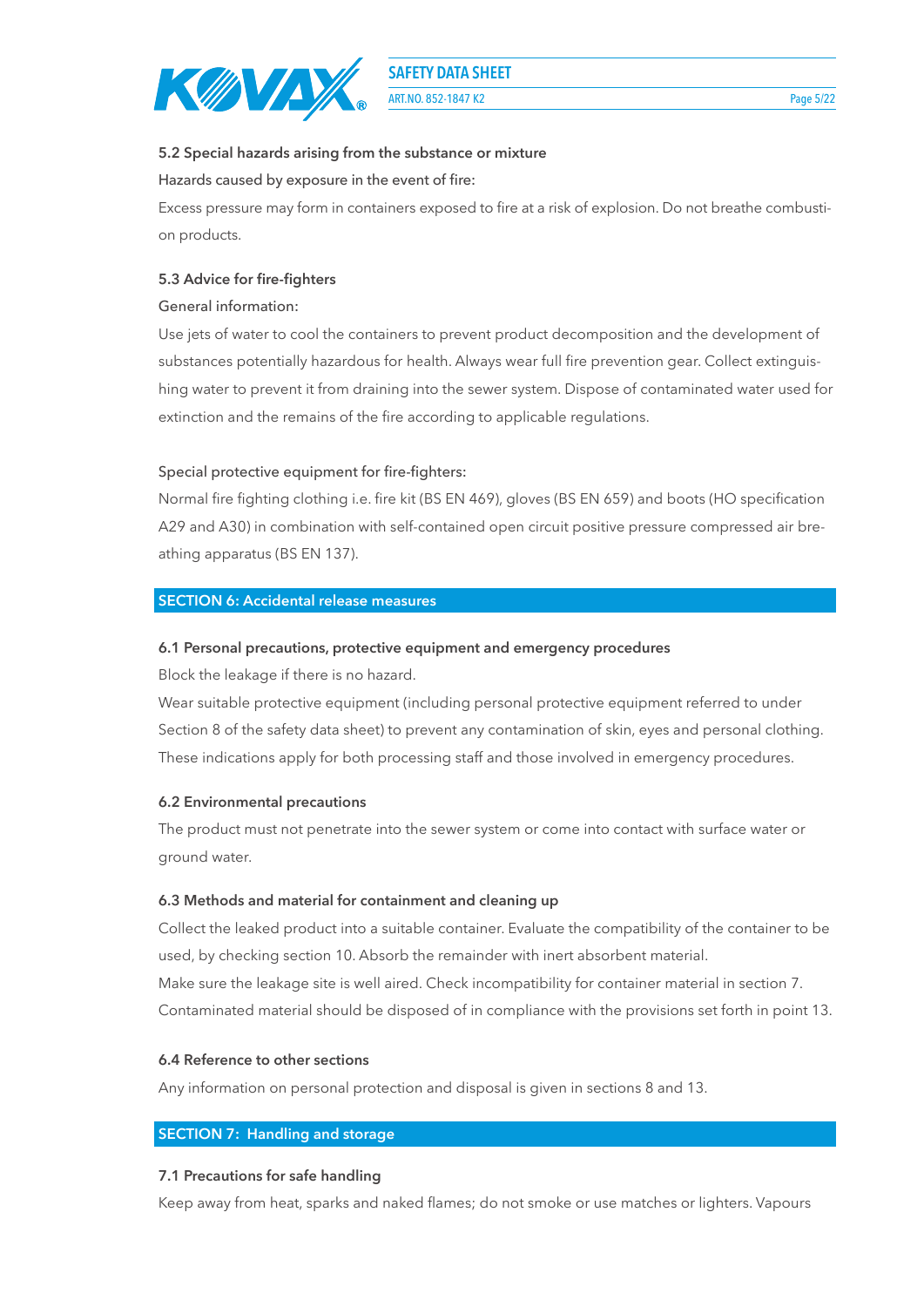

**ART.NO. 852-1847 K2** Page 6/22

may catch fire and an explosion may occur; vapour accumulation is therefore to be avoided by leaving windows and doors open and ensuring good cross ventilation. Without adequate ventilation, vapours may accumulate at ground level and, if ignited, catch fire even at a distance, with the danger of backfire. Avoid bunching of electrostatic charges. When performing transfer operations involving large containers, connect to an earthing system and wear antistatic footwear. Vigorous stirring and flow through the tubes and equipment may cause the formation and accumulation of electrostatic charges. In order to avoid the risk of fires and explosions, never use compressed air when handling. Open containers with caution as they may be pressurised. Do not eat, drink or smoke during use. Avoid leakage of the product into the environment.

#### **7.2 Conditions for safe storage, including any incompatibilities**

Store only in the original container. Store the containers sealed, in a well ventilated place, away from direct sunlight. Store in a well ventilated place, keep far away from sources of heat, naked flames and sparks and other sources of ignition. Keep containers away from any incompatible materials, see section 10 for details.

#### **7.3 Specific end uses**

Information not available.

#### **SECTION 8: Exposure controls / personal protection**

#### **8.1 Control parameters**

| Regulatory References: |                |                                                                                                                                                           |
|------------------------|----------------|-----------------------------------------------------------------------------------------------------------------------------------------------------------|
| <b>DEU</b>             | Deutschland    | TRGS 900 (Fassung 31.1.2018)<br>ber.) - Liste der Arbeitsplatz-<br>grenzwerte und Kurzzeitwerte                                                           |
| <b>DNK</b>             | Danmark        | Graensevaerdier per stoffer og<br>materialer                                                                                                              |
| <b>ESP</b>             | España         | INSHT - Límites de exposición<br>profesional para agentes<br>químicos en España 2017                                                                      |
| <b>FRA</b>             | France         | JORF n°0109 du 10 mai 2012<br>page 8773 texte nº 102                                                                                                      |
| <b>GBR</b>             | United Kingdom | EH40/2005 Workplace exposu-<br>re limits                                                                                                                  |
| <b>ITA</b>             | Italia         | Decreto Legislativo 9 Aprile<br>2008, n.81                                                                                                                |
| <b>NLD</b>             | Nederland      | Databank of the social and Eco-<br>nomic Concil of Netherlands<br>(SER) Values, AF 2011:18                                                                |
| <b>PRT</b>             | Portugal       | Ministério da Economia e do<br>Emprego Consolida as pres-<br>crições mínimas em matéria de<br>protecção dos trabalhadores<br>contra os riscos para a seg- |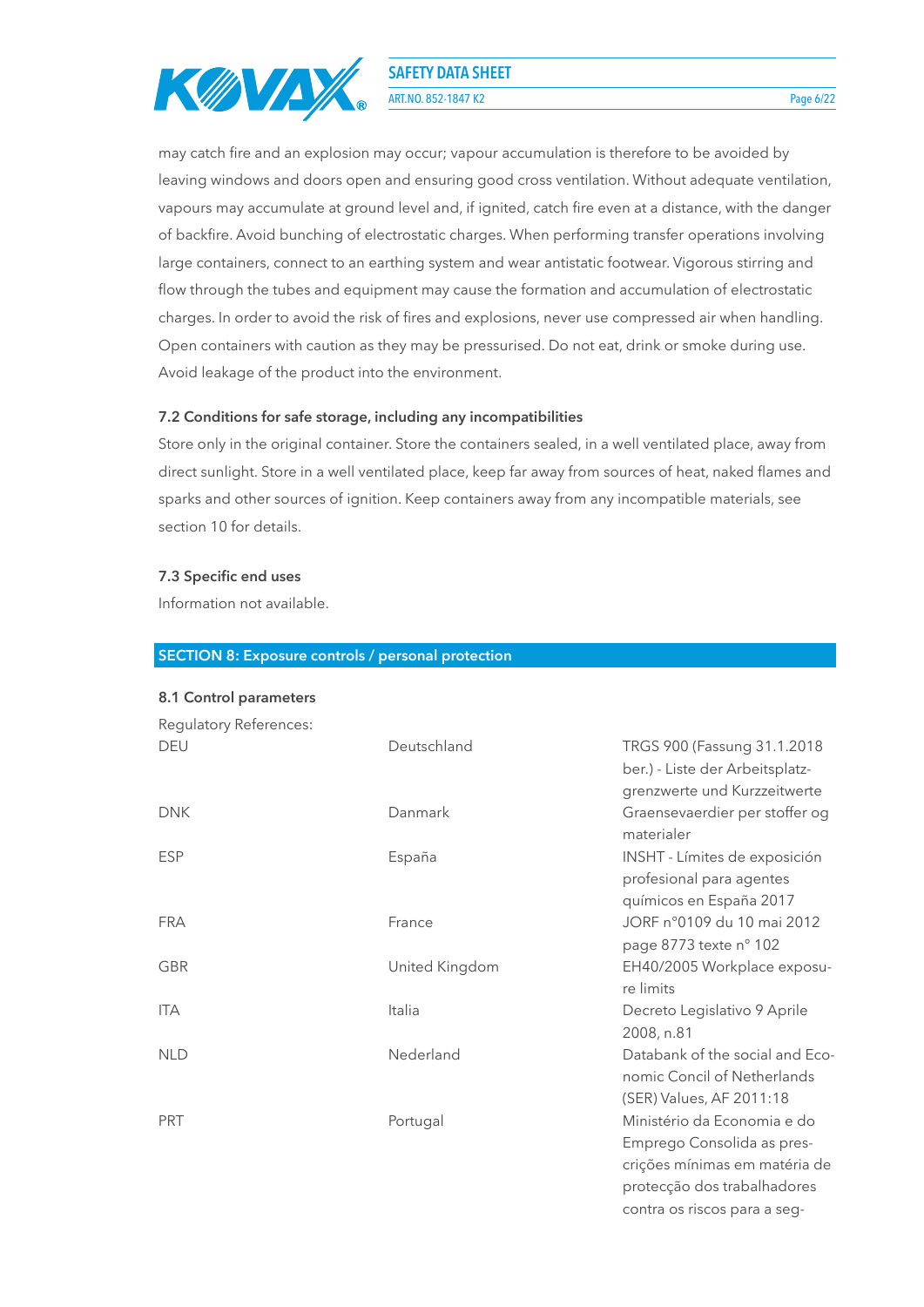

ART.NO. 852-1847 K2 Page 7/22

|    |           | urança e a saúde devido à       |
|----|-----------|---------------------------------|
|    |           | exposição a agentes químicos    |
|    |           | no trabalho - Diaro da Republi- |
|    |           | ca   26; 2012-02-06             |
| FU | OEL EU    | Directive 2009/161/EU;          |
|    |           | Directive 2006/15/EC; Direc-    |
|    |           | tive 2004/37/EC; Directive      |
|    |           | 2000/39/EC; Directive 91/322/   |
|    |           | EEC.                            |
|    | TLV-ACGIH | ACGIH 2016                      |
|    |           |                                 |

| Threshold Limit Value. |                |                   |     |                          |     |                          |  |
|------------------------|----------------|-------------------|-----|--------------------------|-----|--------------------------|--|
|                        |                | TWA/8h            |     | STEL/15min               |     |                          |  |
| <b>Type</b>            | <b>Country</b> | mg/m <sup>3</sup> | ppm | mg/m <sup>3</sup>        | ppm |                          |  |
| OFI.                   | EU             | 1200              | 171 | $\overline{\phantom{a}}$ |     | $\overline{\phantom{a}}$ |  |

| HYDROCARBONS, C9-C11, N-ALKANES, ISOALKANES, CYCLICS, < 2%<br><b>AROMATICS</b><br>HEALTH - DERIVED NO-EFFECT LEVEL - DNEL / DMEL                                                                                                                                                                      |  |  |            |                        |        |                          |            |             |
|-------------------------------------------------------------------------------------------------------------------------------------------------------------------------------------------------------------------------------------------------------------------------------------------------------|--|--|------------|------------------------|--------|--------------------------|------------|-------------|
| Effect on<br><b>Effects on</b><br><b>Acute</b><br><b>Route of</b><br><b>Chronic</b><br><b>Chronic</b><br>Chronic<br><b>Chronic</b><br>Acute<br>workers.<br>syste-<br>consumers.<br>local<br>local<br>systemic<br>systemic<br>systemic<br>exposure<br><b>Acute local</b><br>mic<br><b>Acute locale</b> |  |  |            |                        |        |                          |            |             |
| Oral.                                                                                                                                                                                                                                                                                                 |  |  | <b>VND</b> | 125 mg/kg              | $\sim$ | $\sim$                   | $\sim$     | $\sim$      |
| Inhalation.                                                                                                                                                                                                                                                                                           |  |  | <b>VND</b> | $900 \,\mathrm{mg/m}$  | $\sim$ | $\overline{\phantom{a}}$ | <b>VND</b> | 871 mg/m3   |
| Skin.                                                                                                                                                                                                                                                                                                 |  |  | <b>VND</b> | $125 \,\mathrm{mg/kg}$ |        | $\overline{\phantom{a}}$ | <b>VND</b> | $208$ mg/kg |

## **MORPHOLINE**

| Threshold Limit Value. |                |                   |     |                   |     |       |  |  |
|------------------------|----------------|-------------------|-----|-------------------|-----|-------|--|--|
|                        |                | TWA/8h            |     | STEL/15min        |     |       |  |  |
| <b>Type</b>            | <b>Country</b> | mg/m <sup>3</sup> | ppm | mg/m <sup>3</sup> | ppm |       |  |  |
| <b>AGW</b>             | <b>DEU</b>     | 36                | 10  | 72                | 20  | SKIN. |  |  |
| <b>MAK</b>             | DEU            | 36                | 10  | 72                | 20  |       |  |  |
| <b>TLV</b>             | <b>DNK</b>     | 36                | 10  |                   |     | SKIN. |  |  |
| <b>VLA</b>             | <b>ESP</b>     | 36                | 10  | 72                | 20  |       |  |  |
| <b>VLEP</b>            | <b>FRA</b>     | 36                | 10  | 72                | 20  |       |  |  |
| <b>WEL</b>             | GBR            | 36                | 10  | 72                | 20  | SKIN. |  |  |
| <b>VLEP</b>            | ITA            | 36                | 10  | 72                | 20  | SKIN. |  |  |
| OEL                    | <b>NLD</b>     | 36                | 10  | 72                | 20  | SKIN. |  |  |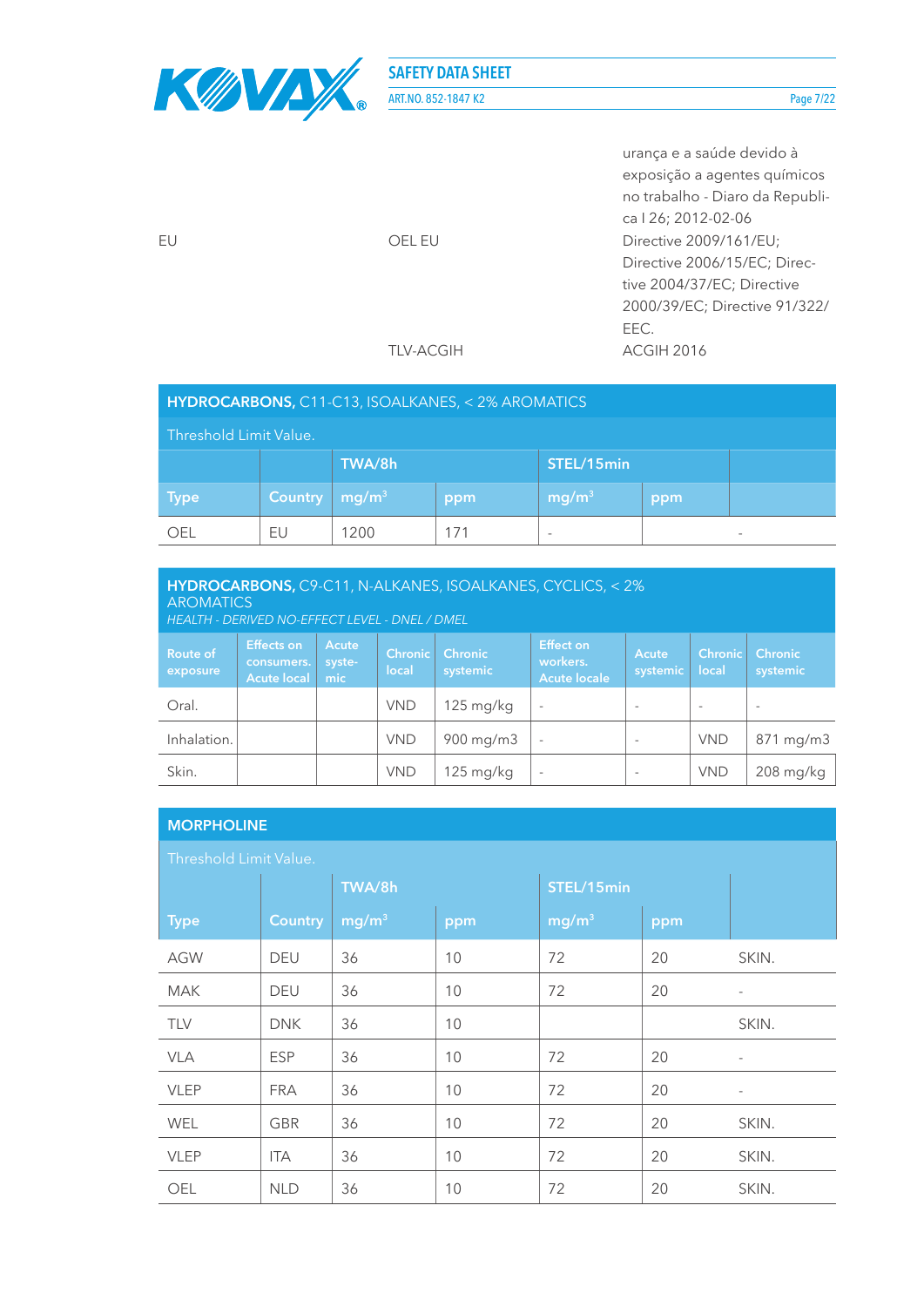

ART.NO. 852-1847 K2 Page 8/22

| VLE              | PRT | $\sim$<br>36 | 10             | フつ<br>∠ | $\cap$<br>- ZU |        |
|------------------|-----|--------------|----------------|---------|----------------|--------|
| OEL              | EU  | $\cap$<br>36 | 10             | フつ<br>∠ | ΖU             | $\sim$ |
| <b>TLV-ACGIH</b> |     |              | $\Omega$<br>ZU |         |                | SKIN.  |

| Predicted no-effect concentration - PNEC.    |       |       |  |  |  |  |
|----------------------------------------------|-------|-------|--|--|--|--|
|                                              |       |       |  |  |  |  |
| Normal value in fresh water                  | 0,1   | mg/l  |  |  |  |  |
| Normal value in marine water                 | 0,01  | mg/l  |  |  |  |  |
| Normal value for fresh water sediment        | 1,49  | mg/kg |  |  |  |  |
| Normal value for marine water sediment       | 0.149 | mg/kg |  |  |  |  |
| Normal value for water, intermittent release | 0,28  | mg/l  |  |  |  |  |
| Normal value of STP microorganisms           | 10    | mq/1  |  |  |  |  |
| Normal value for the terrestrial compartment | 0,239 | mg/kg |  |  |  |  |

| <b>HEALTH - DERIVED NO-EFFECT LEVEL - DNEL / DMEL</b> |                                                       |                   |                              |                             |                                                     |                               |                            |                            |
|-------------------------------------------------------|-------------------------------------------------------|-------------------|------------------------------|-----------------------------|-----------------------------------------------------|-------------------------------|----------------------------|----------------------------|
| <b>Route of</b><br>exposure                           | <b>Effects on</b><br>consumers.<br><b>Acute local</b> | Acute<br>systemic | Chro-<br>nic<br>local        | <b>Chronic</b><br>systemic  | <b>Effect on</b><br>workers.<br><b>Acute locale</b> | <b>Acute</b><br>syste-<br>mic | Chronic<br>local           | <b>Chronic</b><br>systemic |
| Oral.                                                 | <b>VND</b>                                            | 38 mg/kg          | <b>VND</b>                   | $6,3$ mg/kg                 |                                                     |                               | $\overline{\phantom{a}}$   | $\overline{\phantom{a}}$   |
| Inhalation.                                           | 18 mg/<br>m <sub>3</sub>                              | <b>VND</b>        | 3,2<br>mg/<br>m <sub>3</sub> | $45 \text{ mg/m}$           | 72 mg/m3                                            | <b>VND</b>                    | $36$ mg/<br>m <sub>3</sub> | $91 \text{ mg/m}$          |
| Skin.                                                 |                                                       |                   | <b>VND</b>                   | $0,52 \,\mathrm{mg}/$<br>kq |                                                     |                               | <b>VND</b>                 | 1,04 mg/kg                 |

## **PROPAN-2-OL**

| Threshold Limit Value. |                |                   |     |                   |     |  |  |  |  |
|------------------------|----------------|-------------------|-----|-------------------|-----|--|--|--|--|
|                        |                | TWA/8h            |     | STEL/15min        |     |  |  |  |  |
| <b>Type</b>            | <b>Country</b> | mg/m <sup>3</sup> | ppm | mg/m <sup>3</sup> | ppm |  |  |  |  |
| <b>AGW</b>             | DEU            | 500               | 200 | 1000              | 400 |  |  |  |  |
| <b>MAK</b>             | <b>DEU</b>     | 500               | 200 | 1000              | 400 |  |  |  |  |
| <b>TLV</b>             | <b>DNK</b>     | 490               | 200 |                   |     |  |  |  |  |
| <b>VLA</b>             | <b>ESP</b>     | 500               | 200 | 1000              | 400 |  |  |  |  |
| <b>VLEP</b>            | <b>FRA</b>     |                   |     | 980               | 400 |  |  |  |  |
| <b>WEL</b>             | <b>GBR</b>     | 999               | 400 | 1250              | 500 |  |  |  |  |
| <b>OEL</b>             | <b>NLD</b>     | 650               |     |                   |     |  |  |  |  |
| <b>TLV-ACGIH</b>       |                | 492               | 200 | 983               | 400 |  |  |  |  |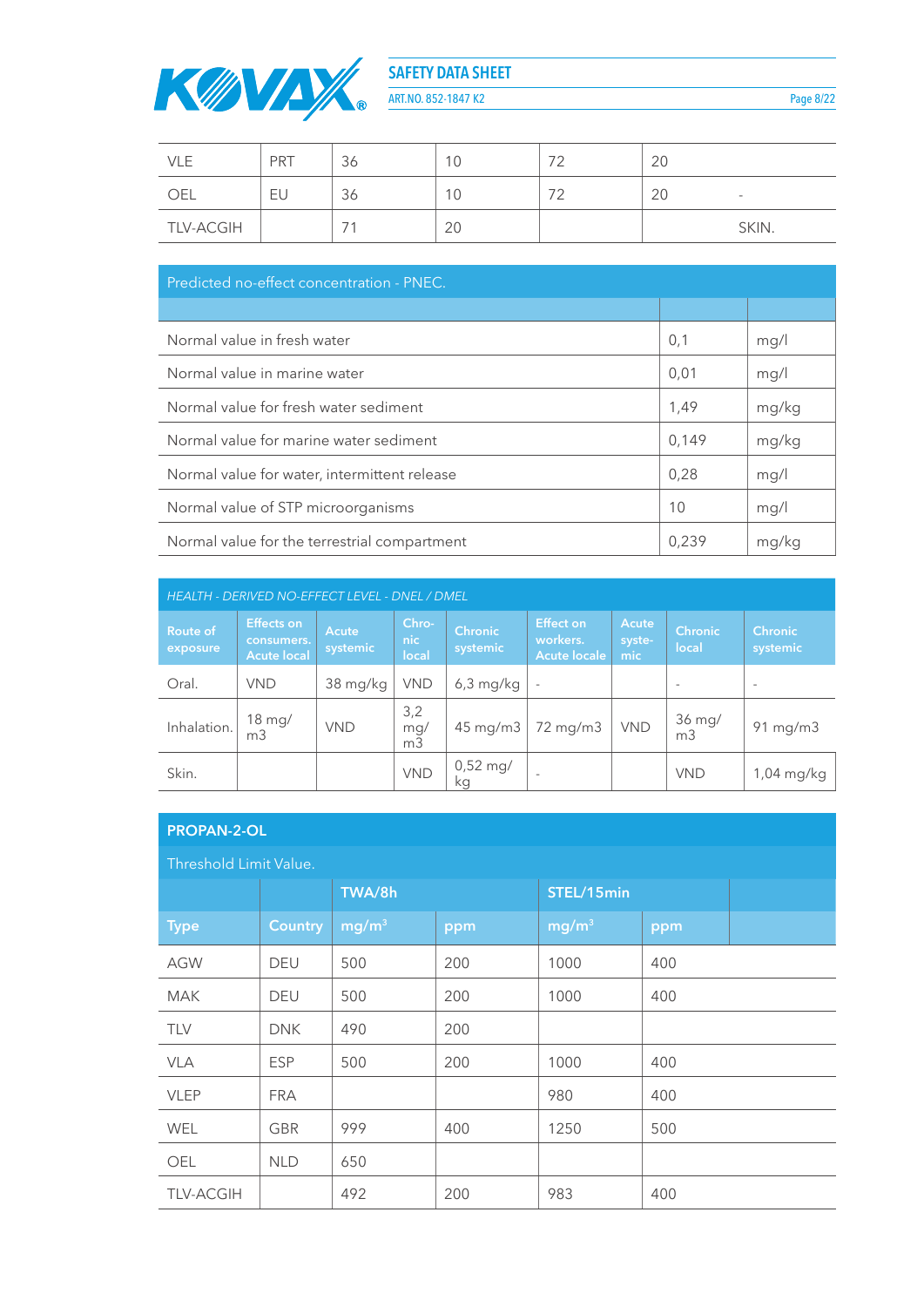

ART.NO. 852-1847 K2 Page 9/22

| Predicted no-effect concentration - PNEC.             |       |       |  |  |  |  |
|-------------------------------------------------------|-------|-------|--|--|--|--|
|                                                       |       |       |  |  |  |  |
| Normal value in fresh water                           | 140,9 | mg/l  |  |  |  |  |
| Normal value in marine water                          | 140.9 | mq/1  |  |  |  |  |
| Normal value for fresh water sediment                 | 552   | mg/kg |  |  |  |  |
| Normal value for marine water sediment                | 552   | mg/kg |  |  |  |  |
| Normal value for water, intermittent release          | 140.9 | mg/l  |  |  |  |  |
| Normal value of STP microorganisms                    | 2251  | mg/l  |  |  |  |  |
| Normal value for the food chain (secondary poisoning) | 160   | mg/kg |  |  |  |  |
| Normal value for the terrestrial compartment          | 28    | mg/kg |  |  |  |  |

| <b>HEALTH - DERIVED NO-EFFECT LEVEL - DNEL / DMEL</b> |                                                       |                          |                       |                            |                                                     |                        |                         |                            |  |
|-------------------------------------------------------|-------------------------------------------------------|--------------------------|-----------------------|----------------------------|-----------------------------------------------------|------------------------|-------------------------|----------------------------|--|
| Route of<br>exposure                                  | <b>Effects on</b><br>consumers.<br><b>Acute local</b> | <b>Acute</b><br>systemic | Chro-<br>nic<br>local | <b>Chronic</b><br>systemic | <b>Effect on</b><br>workers.<br><b>Acute locale</b> | Acute<br>syste-<br>mic | <b>Chronic</b><br>local | <b>Chronic</b><br>systemic |  |
| Oral.                                                 |                                                       |                          | <b>VND</b>            | $26 \,\mathrm{mg/kg}$      |                                                     |                        |                         |                            |  |
| Inhalation.                                           |                                                       |                          | <b>VND</b>            | $89 \,\mathrm{mg/m}$       |                                                     |                        | <b>VND</b>              | $500$ mg/m $3$             |  |
| Skin.                                                 |                                                       |                          | <b>VND</b>            | 319 mg/<br>kq              |                                                     |                        | <b>VND</b>              | 888 mg/kg                  |  |

| <b>GLYOXAL</b>         |                |                   |     |                   |     |  |  |  |  |
|------------------------|----------------|-------------------|-----|-------------------|-----|--|--|--|--|
| Threshold Limit Value. |                |                   |     |                   |     |  |  |  |  |
| TWA/8h<br>STEL/15min   |                |                   |     |                   |     |  |  |  |  |
| <b>Type</b>            | <b>Country</b> | mg/m <sup>3</sup> | ppm | mg/m <sup>3</sup> | ppm |  |  |  |  |
| <b>TLV</b>             | <b>DNK</b>     | 0,5               | 0,2 |                   |     |  |  |  |  |
| <b>VLA</b>             | <b>ESP</b>     | 0,1               |     |                   |     |  |  |  |  |
| <b>TLV-ACGIH</b>       |                | 0,1               |     |                   |     |  |  |  |  |

| 2-BUTOXYETHANOL        |                |                   |     |                   |     |       |  |  |
|------------------------|----------------|-------------------|-----|-------------------|-----|-------|--|--|
| Threshold Limit Value. |                |                   |     |                   |     |       |  |  |
|                        |                | TWA/8h            |     | STEL/15min        |     |       |  |  |
| <b>Type</b>            | <b>Country</b> | mg/m <sup>3</sup> | ppm | mg/m <sup>3</sup> | ppm |       |  |  |
| <b>AGW</b>             | <b>DEU</b>     | 49                | 10  | 196               | 40  | SKIN. |  |  |
| <b>MAK</b>             | <b>DEU</b>     | 49                | 10  | 98                | 20  | SKIN. |  |  |
| <b>TLV</b>             | <b>DNK</b>     | 98                | 20  |                   |     | SKIN. |  |  |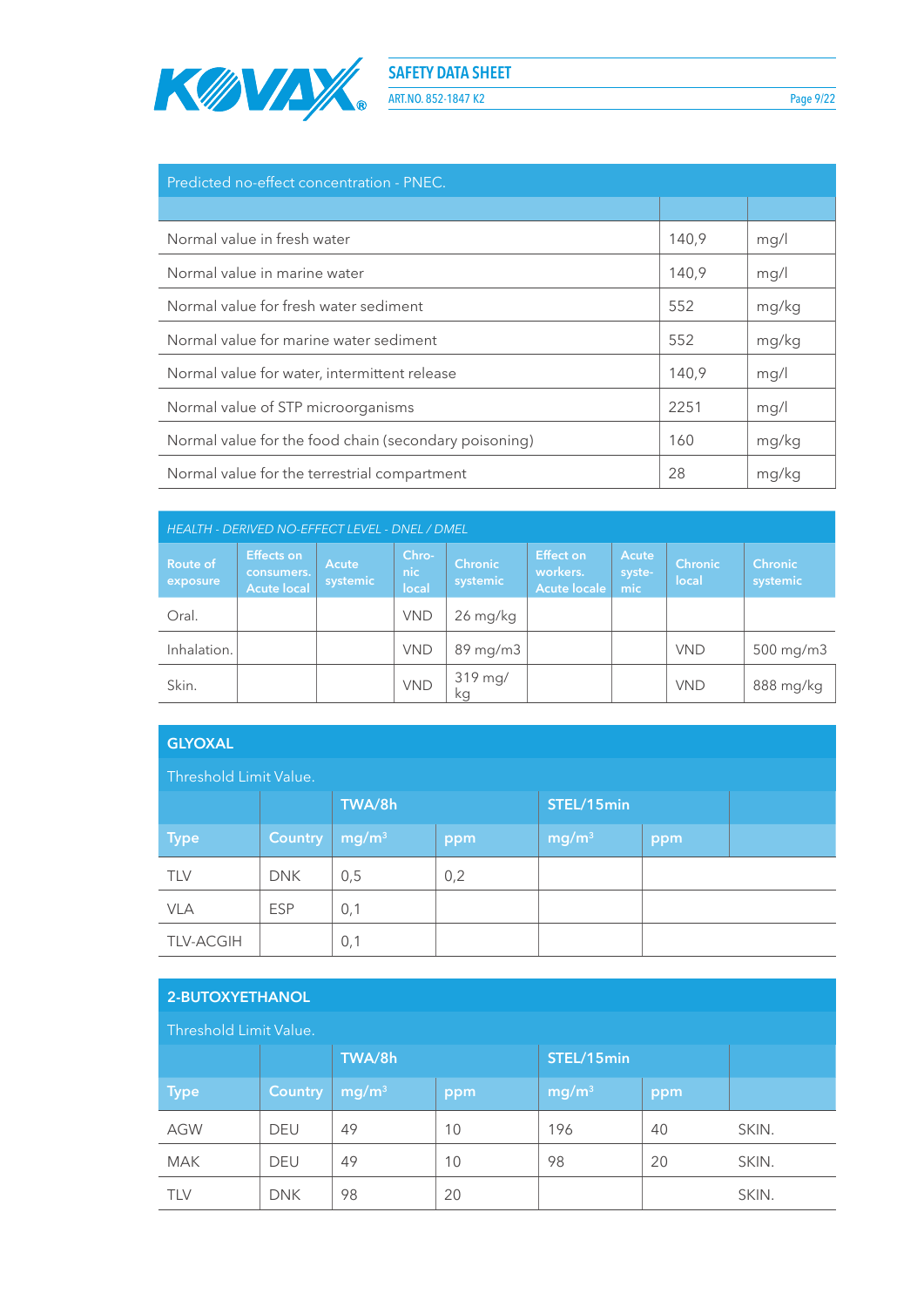

ART.NO. 852-1847 K2 Page 10/22

| <b>VLA</b>       | <b>ESP</b> | 98  | 20 | 245 | 50 | SKIN. |
|------------------|------------|-----|----|-----|----|-------|
| <b>VLEP</b>      | <b>FRA</b> | 49  | 10 | 246 | 50 | SKIN. |
| <b>WEL</b>       | <b>GBR</b> | 123 | 25 | 246 | 50 | SKIN. |
| <b>VLEP</b>      | <b>ITA</b> | 98  | 20 | 246 | 50 | SKIN. |
| OEL              | <b>NLD</b> | 100 |    | 246 |    | SKIN. |
| <b>VLE</b>       | <b>PRT</b> | 98  | 20 | 246 | 50 | SKIN. |
| <b>OEL</b>       | EU         | 98  | 20 | 246 | 50 | SKIN. |
| <b>TLV-ACGIH</b> |            | 97  | 20 |     |    |       |

| Predicted no-effect concentration - PNEC.    |         |       |  |  |  |  |  |
|----------------------------------------------|---------|-------|--|--|--|--|--|
|                                              |         |       |  |  |  |  |  |
| Normal value in fresh water                  | 8,8     | mg/l  |  |  |  |  |  |
| Normal value in marine water                 | 0,88    | mg/l  |  |  |  |  |  |
| Normal value for fresh water sediment        | 34,6    | mg/kg |  |  |  |  |  |
| Normal value for marine water sediment       | 3,46    | mg/kg |  |  |  |  |  |
| Normal value for water, intermittent release | 9,1     | mg/l  |  |  |  |  |  |
| Normal value of STP microorganisms           | 0,00002 | mg/l  |  |  |  |  |  |
| Normal value for the terrestrial compartment | 3,13    | mg/kg |  |  |  |  |  |

| <b>HEALTH - DERIVED NO-EFFECT LEVEL - DNEL / DMEL</b> |                                                       |                   |                       |                            |                                                     |                          |                          |                            |  |
|-------------------------------------------------------|-------------------------------------------------------|-------------------|-----------------------|----------------------------|-----------------------------------------------------|--------------------------|--------------------------|----------------------------|--|
| <b>Route of</b><br>exposure                           | <b>Effects on</b><br>consumers.<br><b>Acute local</b> | Acute<br>systemic | Chro-<br>nic<br>local | <b>Chronic</b><br>systemic | <b>Effect on</b><br>workers.<br><b>Acute locale</b> | Acute<br>syste-<br>mic   | Chronic<br>local         | <b>Chronic</b><br>systemic |  |
| Oral.                                                 |                                                       |                   | <b>VND</b>            | $3,2$ mg/kg                |                                                     | $\overline{\phantom{a}}$ | $\overline{\phantom{a}}$ | $\overline{\phantom{a}}$   |  |
| Inhalation.                                           |                                                       |                   | <b>VND</b>            | $49 \,\mathrm{mg/m3}$      | $\overline{\phantom{a}}$                            | $\overline{\phantom{a}}$ | <b>VND</b>               | 98 mg/m3                   |  |
| Skin.                                                 |                                                       |                   | <b>VND</b>            | 38 mg/kg                   | $\overline{\phantom{a}}$                            | $\overline{\phantom{a}}$ | <b>VND</b>               | 75 mg/kg                   |  |

| 2-PHENOXYETHANOL       |                                        |                      |                                 |  |  |  |  |  |  |
|------------------------|----------------------------------------|----------------------|---------------------------------|--|--|--|--|--|--|
| Threshold Limit Value. |                                        |                      |                                 |  |  |  |  |  |  |
|                        |                                        | TWA/8h<br>STEL/15min |                                 |  |  |  |  |  |  |
| <b>Type</b>            | <b>Country</b>                         | mg/m <sup>3</sup>    | mg/m <sup>3</sup><br>ppm<br>ppm |  |  |  |  |  |  |
| <b>MAK</b>             | 20<br>220<br>DEU<br>110<br>40<br>SKIN. |                      |                                 |  |  |  |  |  |  |

LEGEND:

(C) = CEILING ; INHAL = Inhalable Fraction ; RESP = Respirable Fraction ; THORA = Thoracic Fraction.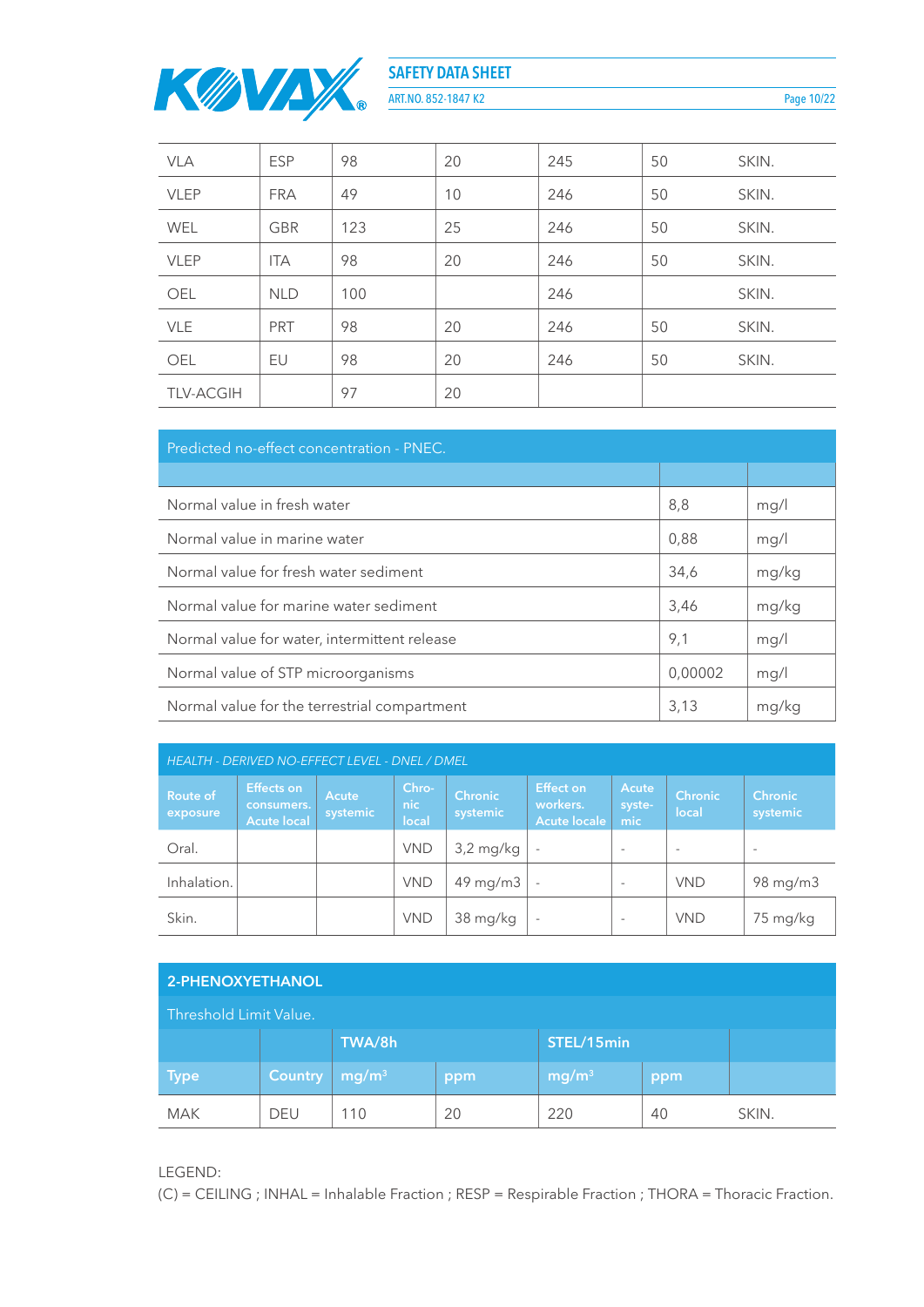

**ART.NO. 852-1847 K2** Page 11/22

VND = hazard identified but no DNEL/PNEC available ; NEA = no exposure expected ; NPI = no hazard identified.

#### **8.2 Exposure controls**

As the use of adequate technical equipment must always take priority over personal protective equipment, make sure that the workplace is well aired through effective local aspiration. When choosing personal protective equipment, ask your chemical substance supplier for advice. Personal protective equipment must be CE marked, showing that it complies with applicable standards.

#### HAND PROTECTION

Protect hands with category III work gloves (see standard EN 374). The following should be considered when choosing work glove material: compatibility, degradation, failure time and permeability. The work gloves' resistance to chemical agents should be checked before use, as it can be unpredictable. The gloves' wear time depends on the duration and type of use.

#### SKIN PROTECTION

Wear category I professional long-sleeved overalls and safety footwear (see Directive 89/686/EEC and standard EN ISO 20344). Wash body with soap and water after removing protective clothing.

#### EYE PROTECTION

Wear airtight protective goggles (see standard EN 166).

#### RESPIRATORY PROTECTION

If the threshold value (e.g. TLV-TWA) is exceeded for the substance or one of the substances present in the product, use a mask with a type A filter whose class (1, 2 or 3) must be chosen according to the limit of use concentration. (see standard EN 14387). In the presence of gases or vapours of various kinds and/or gases or vapours containing particulate (aerosol sprays, fumes, mists, etc.) combined filters are required. Respiratory protection devices must be used if the technical measures adopted are not suitable for restricting the worker's exposure to the threshold values considered. The protection provided by masks is in any case limited.

If the substance considered is odourless or its olfactory threshold is higher than the corresponding TLV-TWA and in the case of an emergency, wear open-circuit compressed air breathing apparatus (in compliance with standard EN 137) or external air-intake breathing apparatus (in compliance with standard EN 138). For a correct choice of respiratory protection device, see standard EN 529.

#### ENVIRONMENTAL EXPOSURE CONTROLS

The emissions generated by manufacturing processes, including those generated by ventilation equipment, should be checked to ensure compliance with environmental standards.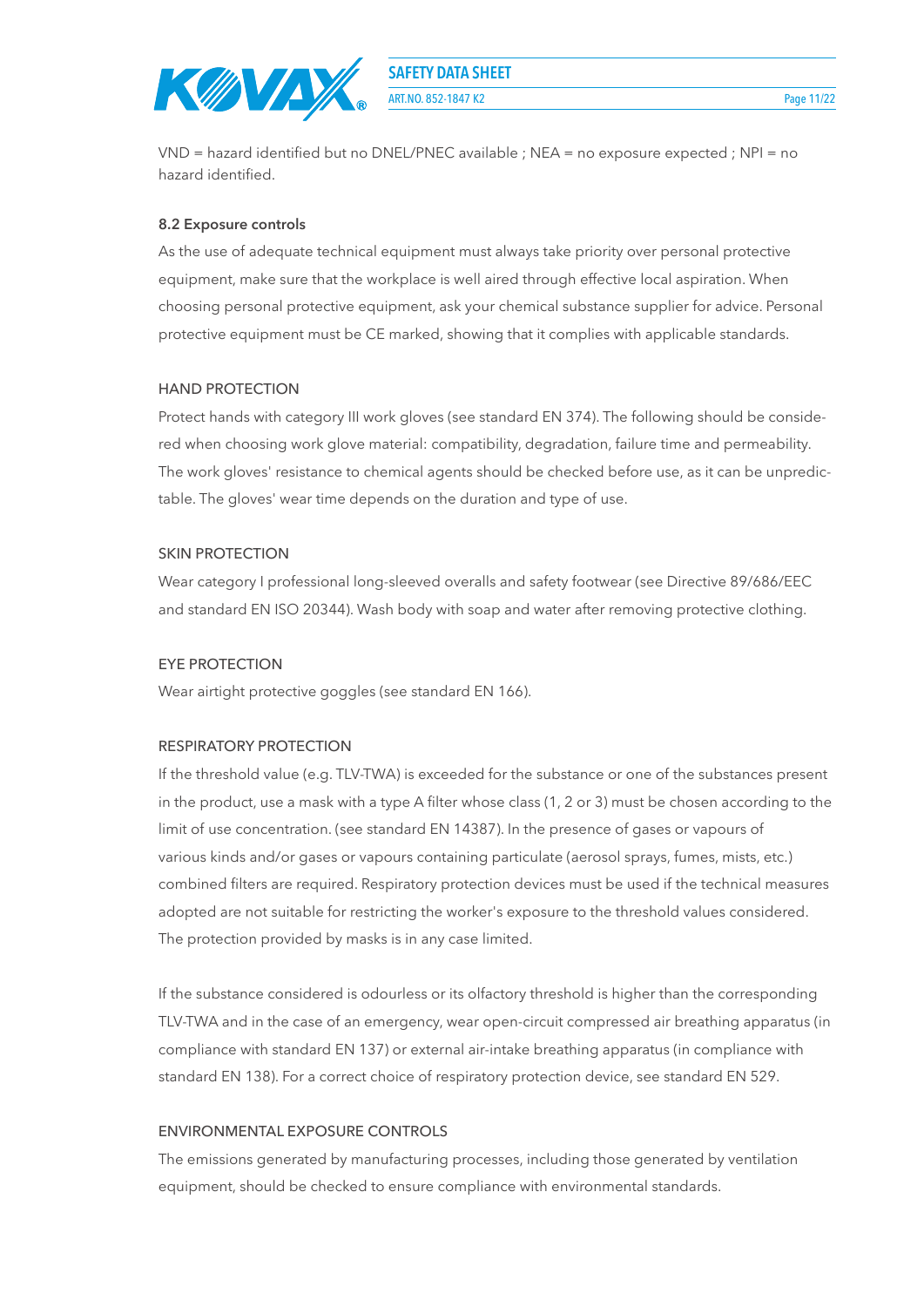

ART.NO. 852-1847 K2 Page 12/22

# **SECTION 9: Physical and chemical properties**

## **9.1. Information on basic physical and chemical properties.**

| Appearance                                            | pasty liquid                          |
|-------------------------------------------------------|---------------------------------------|
| Colour                                                | green                                 |
| Odour                                                 | aromatic                              |
| Odour threshold.                                      | Not available.                        |
| pH.                                                   | Not available.                        |
| Melting point / freezing point.                       | Not available.                        |
| Initial boiling point.                                | Not available.                        |
| Boiling range.                                        | Not available.                        |
| Flash point.                                          | $23 \leq T \leq 60$ °C.               |
| Evaporation rate                                      | Not available.                        |
| Flammability (solid, gas)                             | Not available.                        |
| Lower inflammability limit.                           | Not available.                        |
| Upper inflammability limit.                           | Not available.                        |
| Lower explosive limit.                                | Not available.                        |
| Upper explosive limit.                                | Not available.                        |
| Vapour pressure.                                      | Not available.                        |
| Vapour density                                        | Not available.                        |
| Relative density.                                     | 0,950 Kg/l                            |
| Solubility                                            | insoluble in water                    |
| Partition coefficient: n-octanol/water Not available. |                                       |
| Auto-ignition temperature.                            | Not available.                        |
| Decomposition temperature.                            | Not available.                        |
| Viscosity                                             | > 40 sec @ 23°C (ISO 2431:1993; 6 mm) |
| Explosive properties                                  | Not available.                        |
| Oxidising properties                                  | Not available.                        |
|                                                       |                                       |

## **9.2. Other information.**

| VOC (Directive 2010/75/EC) | 38,37 % - 364,51 g/litre. |
|----------------------------|---------------------------|
| VOC (volatile carbon)      | 35,20 % - 334,40 g/litre. |

## **SECTION 10: Stability and reactivity**

## **10.1. Reactivity.**

There are no particular risks of reaction with other substances in normal conditions of use.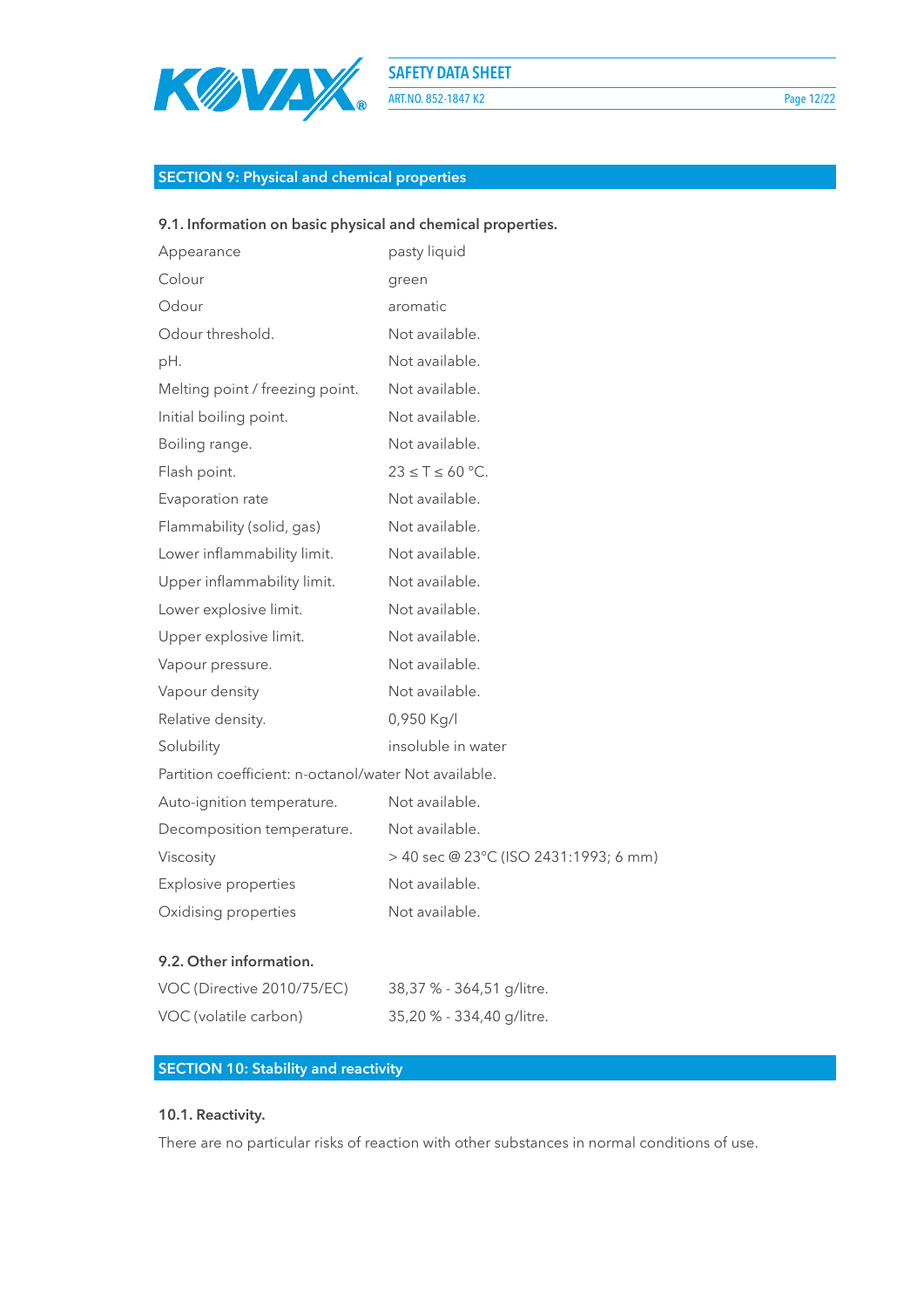

**ART.NO. 852-1847 K2** Page 13/22

#### MORPHOLINE

On contact with: strong oxidising agents, reducing agents, strong acids, strong bases. May develop: heat.

2-BUTOXYETHANOL

Decomposes under the effect of heat.

## **10.2. Chemical stability.**

The product is stable in normal conditions of use and storage.

#### **10.3. Possibility of hazardous reactions.**

No hazardous reactions are foreseeable in normal conditions of use and storage.

#### GLYOXAL

Polymerises on contact with: amines, ammonia, water, alkaline substances. May react dangerously with: nitric acid, sodium hydroxide, sulphuric acid, chlorosulphuric acid, ethyleneamine. Forms explosive mixtures with: air.

## 2-BUTOXYETHANOL

May react dangerously with: aluminium, oxidising agents. Forms peroxides with: air.

#### **10.4. Conditions to avoid.**

None in particular. However the usual precautions used for chemical products should be respected.

#### GLYOXAL

May polymerise if exposed to: heat, light.

#### 2-BUTOXYETHANOL

Avoid exposure to: sources of heat, naked flames.

#### **10.5. Incompatible materials.**

Information not available.

#### **10.6. Hazardous decomposition products.**

## 2-BUTOXYETHANOL

May develop: hydrogen.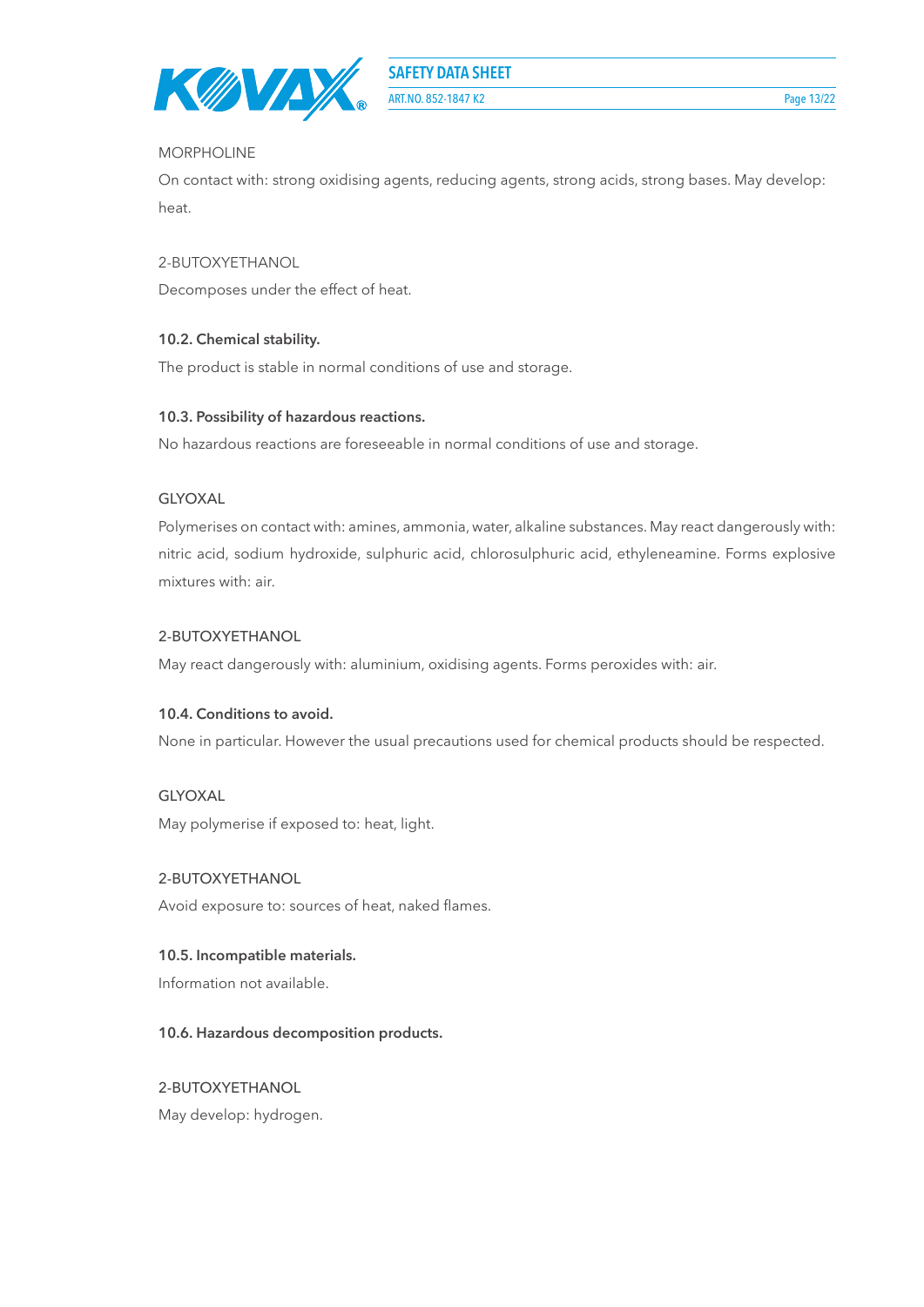

**ART.NO. 852-1847 K2** Page 14/22

**SECTION 11: Toxicological information**

In the absence of experimental data for the product itself, health hazards are evaluated according to the properties of the substances it contains, using the criteria specified in the applicable regulation for classification. It is therefore necessary to take into account the concentration of the individual hazardous substances indicated in section 3, to evaluate the toxicological effects of exposure to the product.

#### **11.1. Information on toxicological effects.**

Metabolism, toxicokinetics, mechanism of action and other information Information not available

#### Information on likely routes of exposure

Information not available

Delayed and immediate effects as well as chronic effects from short and long-term exposure Information not available

#### Interactive effects

Information not available

#### ACUTE TOXICITY

| LC50 (Inhalation) of the mixture: $>$ 20 mg/l |                                           |
|-----------------------------------------------|-------------------------------------------|
| LD50 (Oral) of the mixture:                   | Not classified (no significant component) |
| LD50 (Dermal) of the mixture:                 | >2000 mg/kg                               |

#### Hydrocarbons, C10-C13, n-alkanes, isoalkanes, cyclics, < 2% aromatics

| LD50 (Oral).       | $>$ 5000 mg/kg ratto  |
|--------------------|-----------------------|
| LD50 (Dermal).     | > 5000 mg/kg coniglio |
| LC50 (Inhalation). | $>$ 4,951 mg/m3 ratto |

#### Hydrocarbons, C11-C13, isoalkanes, < 2% aromatics

| LD50 (Oral).       | $>$ 5000 mg/kg ratto  |
|--------------------|-----------------------|
| LD50 (Dermal).     | > 5000 mg/kg coniglio |
| LC50 (Inhalation). | $> 5000$ mg/m3 ratto  |

#### MORPHOLINE

| LD50 (Oral).       | 1050 mg/kg Rat   |
|--------------------|------------------|
| LD50 (Dermal).     | 500 mg/kg Rabbit |
| LC50 (Inhalation). | 8 ppm/4h Rat     |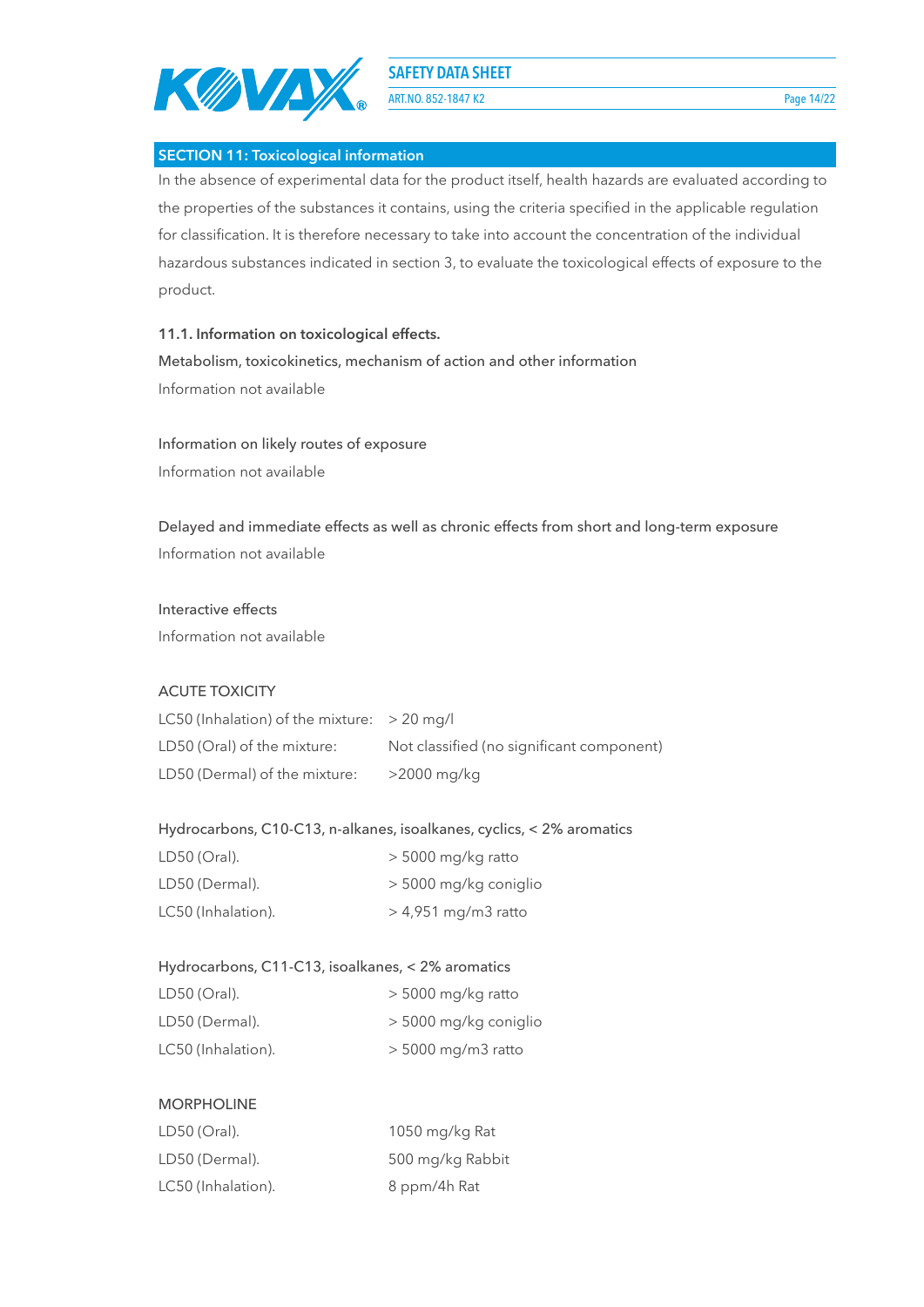

**ART.NO. 852-1847 K2** Page 15/22

| $LD50$ (Oral) | 7070 mg/kg Rat  |
|---------------|-----------------|
| LD50 (Dermal) | 10000 mg/kg Rat |

## 2-BUTOXYETHANOL

GLYOXAL

| LD50 (Oral).       | 615 mg/kg Rat                      |
|--------------------|------------------------------------|
| LD50 (Dermal).     | 405 mg/kg Rabbit                   |
| LC50 (Inhalation). | $2,2 \text{ mg}/\frac{1}{4}$ h Rat |

#### PROPAN-2-OL

| LD50 (Oral).       | 4710 mg/kg Rat     |
|--------------------|--------------------|
| LD50 (Dermal).     | 12800 mg/kg Rabbit |
| LC50 (Inhalation). | 72,6 mg/l/4h Rat   |

## SKIN CORROSION / IRRITATION

Repeated exposure may cause skin dryness or cracking. Does not meet the classification criteria for this hazard class

## SERIOUS EYE DAMAGE / IRRITATION

Does not meet the classification criteria for this hazard class

## RESPIRATORY OR SKIN SENSITISATION

Does not meet the classification criteria for this hazard class

#### GERM CELL MUTAGENICITY

Does not meet the classification criteria for this hazard class

# **CARCINOGENICITY** Does not meet the classification criteria for this hazard class

REPRODUCTIVE TOXICITY Does not meet the classification criteria for this hazard class

STOT - SINGLE EXPOSURE Does not meet the classification criteria for this hazard class

# STOT - REPEATED EXPOSURE

Does not meet the classification criteria for this hazard class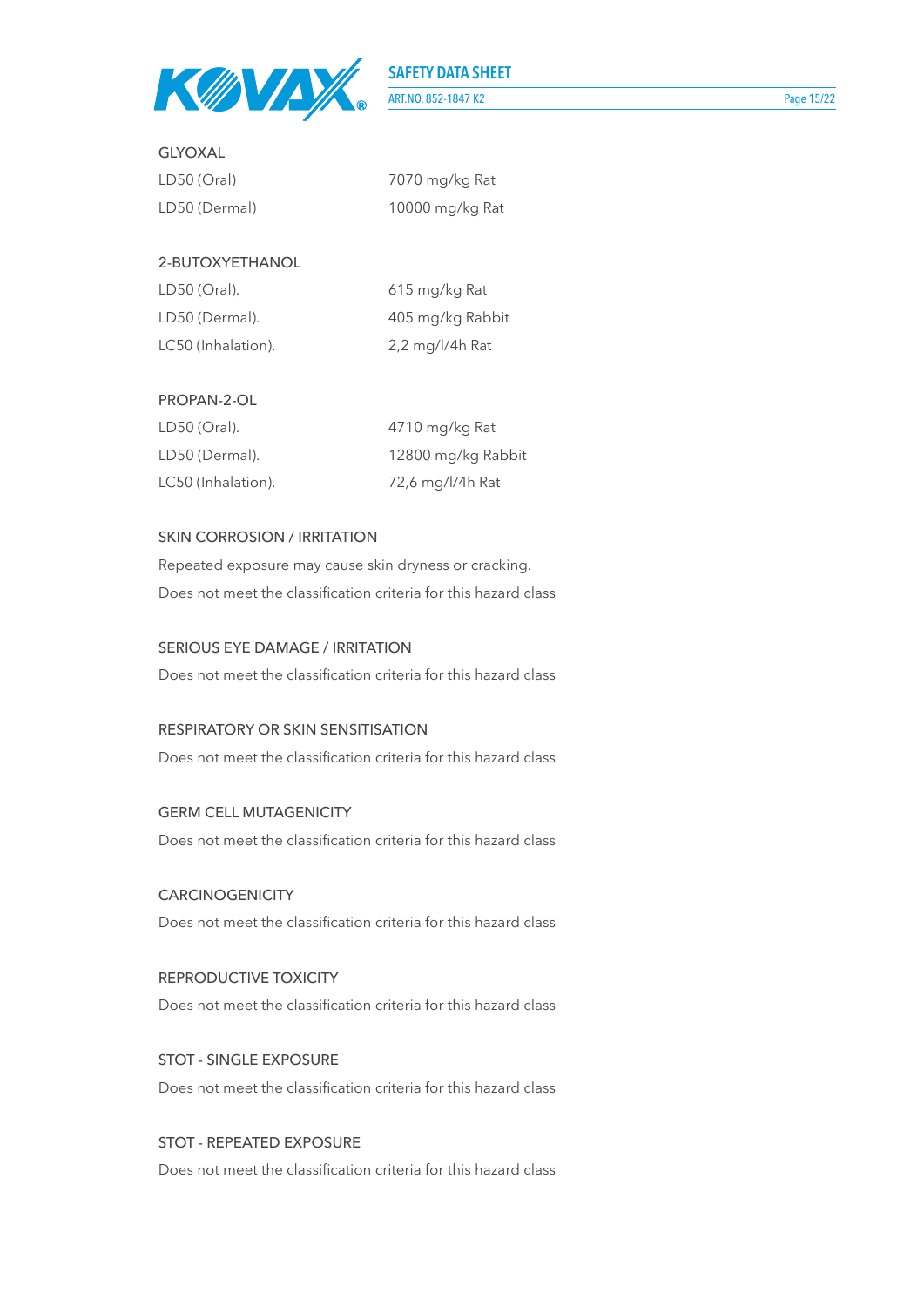

**ART.NO. 852-1847 K2** Page 16/22

#### ASPIRATION HAZARD

Does not meet the classification criteria for this hazard class Viscosity: > 40 sec @ 23°C (ISO 2431:1993; 6 mm)

## **SECTION 12: Ecological information**

Use this product according to good working practices. Avoid littering. Inform the competent authorities, should the product reach waterways or contaminate soil or vegetation.

#### **12.1. Toxicity.**

| LC50 - for Fish.                                      | 1000 mg/l/96h Pesce     |
|-------------------------------------------------------|-------------------------|
| EC50 - for Crustacea.                                 | 1000 mg/l/48h Crustacea |
| EC50 - for Algae / Aquatic Plants 1000 mg/l/72h Algae |                         |
| Chronic NOEC for Crustacea                            | 1 mg/l                  |

## MORPHOLINE

| LC50 - for Fish.                                | 179 mg/l/96h Pesce |
|-------------------------------------------------|--------------------|
| EC50 - for Crustacea.                           | 45 mg/l/48h        |
| EC50 - for Algae / Aquatic Plants > 28 mg/l/72h |                    |

#### 2-BUTOXYETHANOL

| LC50 - for Fish.      | 1490 mg/l/96h Lepomis macrochirus |
|-----------------------|-----------------------------------|
| EC50 - for Crustacea. | 1001 mg/l/48h Daphnia magna       |

#### PROPAN-2-OL

| LC50 - for Fish.      | > 1000 mg/l/96h |
|-----------------------|-----------------|
| EC50 - for Crustacea. | > 1000 mg/l/48h |

#### **12.2. Persistence and degradability.**

Hydrocarbons, C10-C13, n- alkanes, isoalkanes, cyclics, < 2% aromatics Rapidly degradable

Hydrocarbons, C11-C13, isoalkanes, < 2% aromatics Rapidly degradable

#### MORPHOLINE

| Solubility in water. |  |
|----------------------|--|
| Rapidly degradable   |  |

10000 mg/l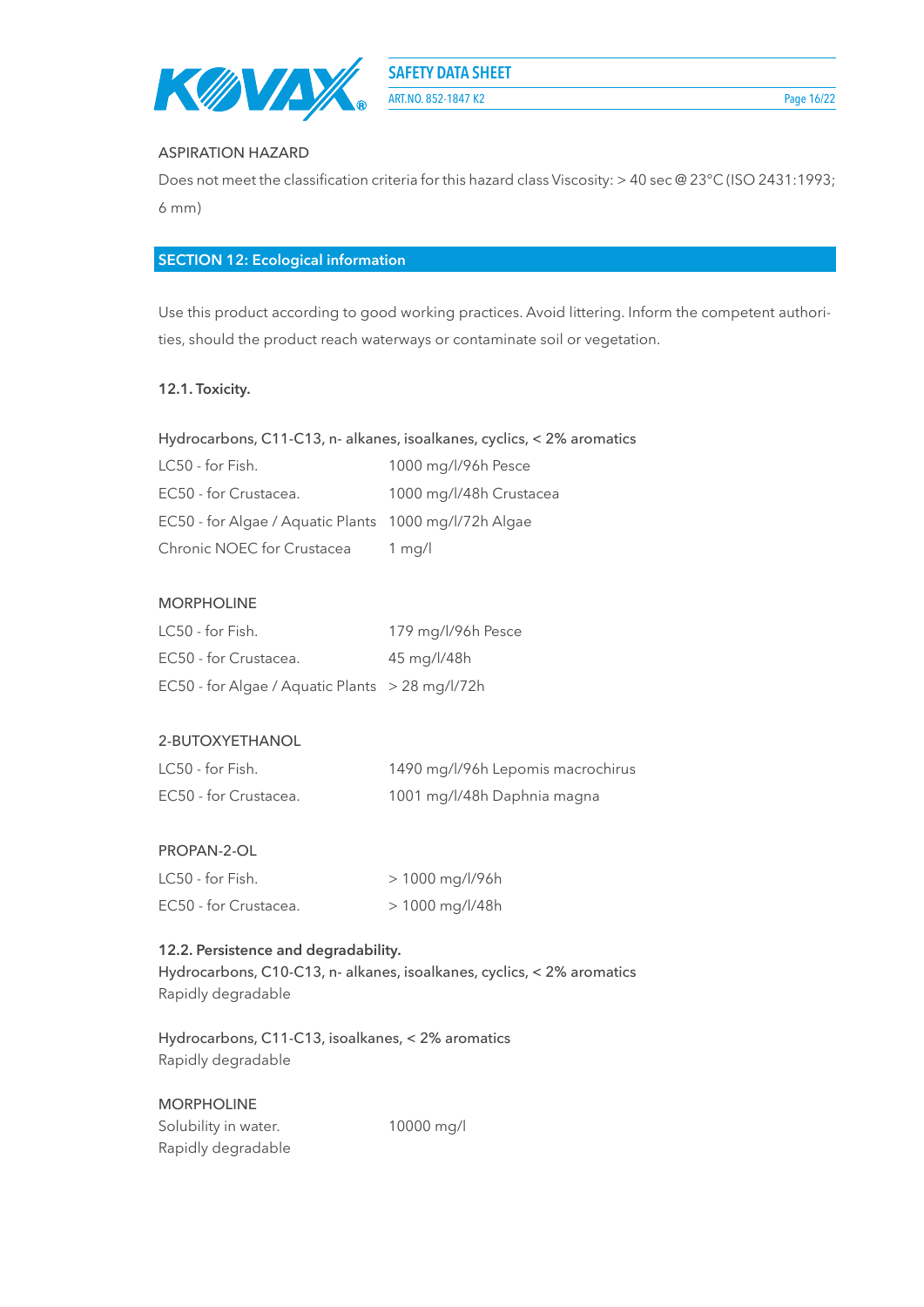

ART.NO. 852-1847 K2 Page 17/22

| <b>GLYOXAL</b><br>Solubility in water.<br>Rapidly degradable      | 1000 - 10000 mg/l |
|-------------------------------------------------------------------|-------------------|
| 2-BUTOXYETHANOL<br>Solubility in water.<br>Rapidly degradable 90% | 1000 - 10000 mg/l |
| PROPAN-2-OL<br>Rapidly degradable                                 |                   |
| 12.3. Bioaccumulative potential.<br><b>MORPHOLINE</b>             |                   |
| Partition coefficient: noctanol/<br>water.                        | $-2,55$           |
| BCF.                                                              | < 0,65            |
| <b>GLYOXAL</b>                                                    |                   |
| Partition coefficient:                                            | $-1,15$           |
| n- octanol/water                                                  |                   |
| <b>BCF</b>                                                        | 3,2               |
| 2-BUTOXYETHANOL                                                   |                   |
| Partition coefficient: noctanol/<br>water.                        | 0,81              |
| BCF.                                                              | 2,5               |
| PROPAN-2-OL                                                       |                   |
| Partition coefficient:                                            | 0,05              |
| n- octanol/water                                                  |                   |
| 12.4. Mobility in soil.                                           |                   |
| <b>MORPHOLINE</b>                                                 |                   |
| Partition coefficient:                                            | $-0,6196$         |
| soil/water.                                                       |                   |
| <b>GLYOXAL</b>                                                    |                   |
| Partition coefficient:                                            | 0,32              |
| soil/water                                                        |                   |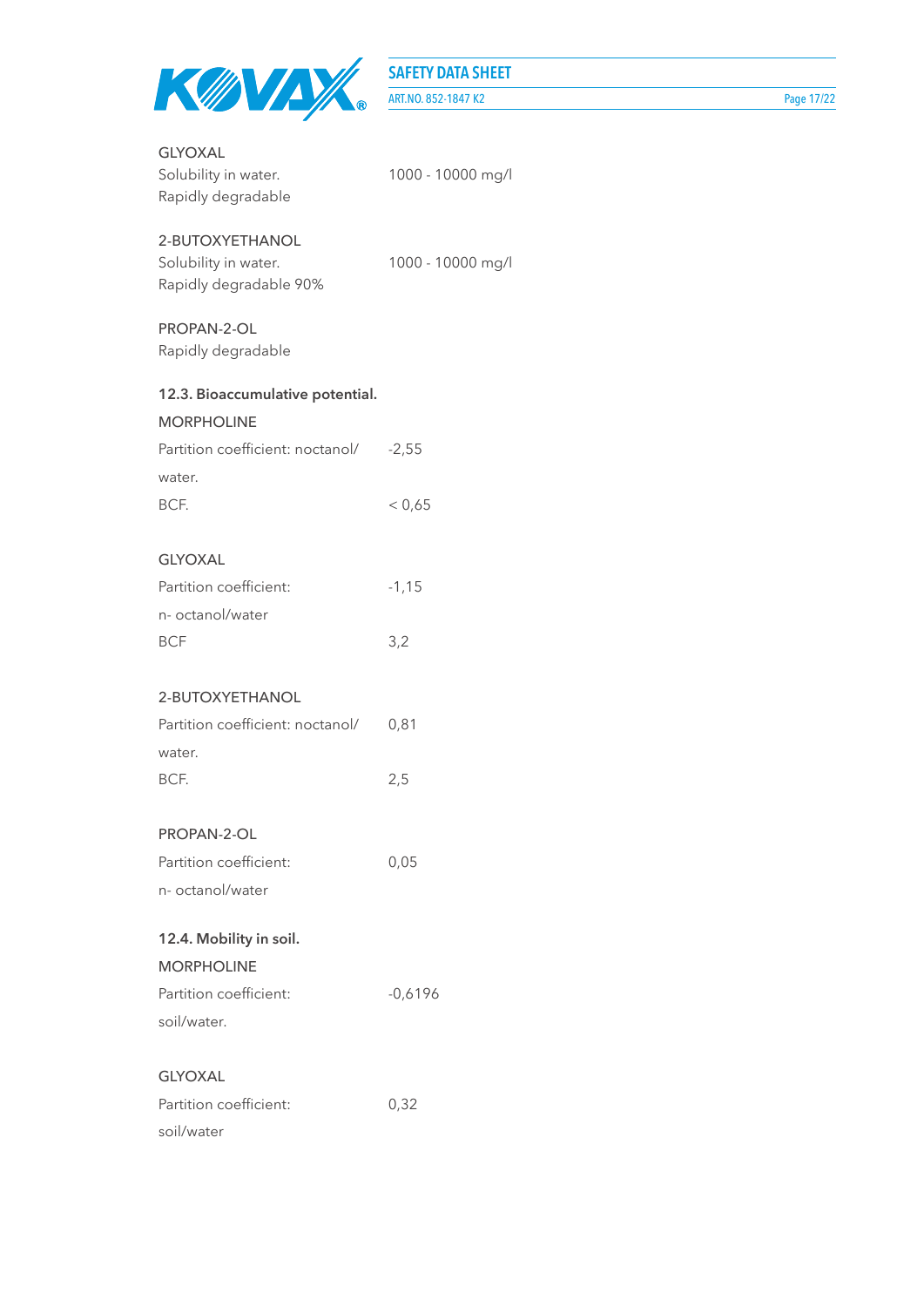ART.NO. 852-1847 K2 Page 18/22

## **12.5. Results of PBT and vPvB assessment.**

On the basis of available data, the product does not contain any PBT or vPvB in percentage greater than 0,1%.

## **12.6. Other adverse effects.**

Information not available.

## **SECTION 13: Disposal considerations**

## **13.1. Waste treatment methods.**

Reuse, when possible. Product residues should be considered special hazardous waste. The hazard level of waste containing this product should be evaluated according to applicable regulations. Disposal must be performed through an authorised waste management firm, in compliance with national and local regulations. Waste transportation may be subject to ADR restrictions.

## Contaminated packaging

Contaminated packaging must be recovered or disposed of in compliance with national waste management regulations.

## **SECTION 14: Transport information**

## **14.1. UN number.**

ADR / RID, IMDG, 1263

IATA:

The product, if packaged in packages of less than 450 litres, is not subject to ADR regulations as stated in 2.2.3.1.5.The product, if packaged in packages of less than 30 litres, is not subject to obligations relating to marking, labelling and package testing in accordance with 2.3.2.5 of the IMDG CODE.

## **14.2. UN proper shipping name.**

ADR / RID: PAINT or PAINT RELATED MATERIAL IMDG: PAINT or PAINT RELATED MATERIAL IATA: PAINT or PAINT RELATED MATERIAL

| 14.3. Transport hazard class(es). |          |          |   |
|-----------------------------------|----------|----------|---|
| ADR / RID:                        | Class: 3 | Label: 3 | ข |
| IMDG:                             | Class: 3 | Label: 3 | 粵 |
| IATA:                             | Class: 3 | Label: 3 | 婴 |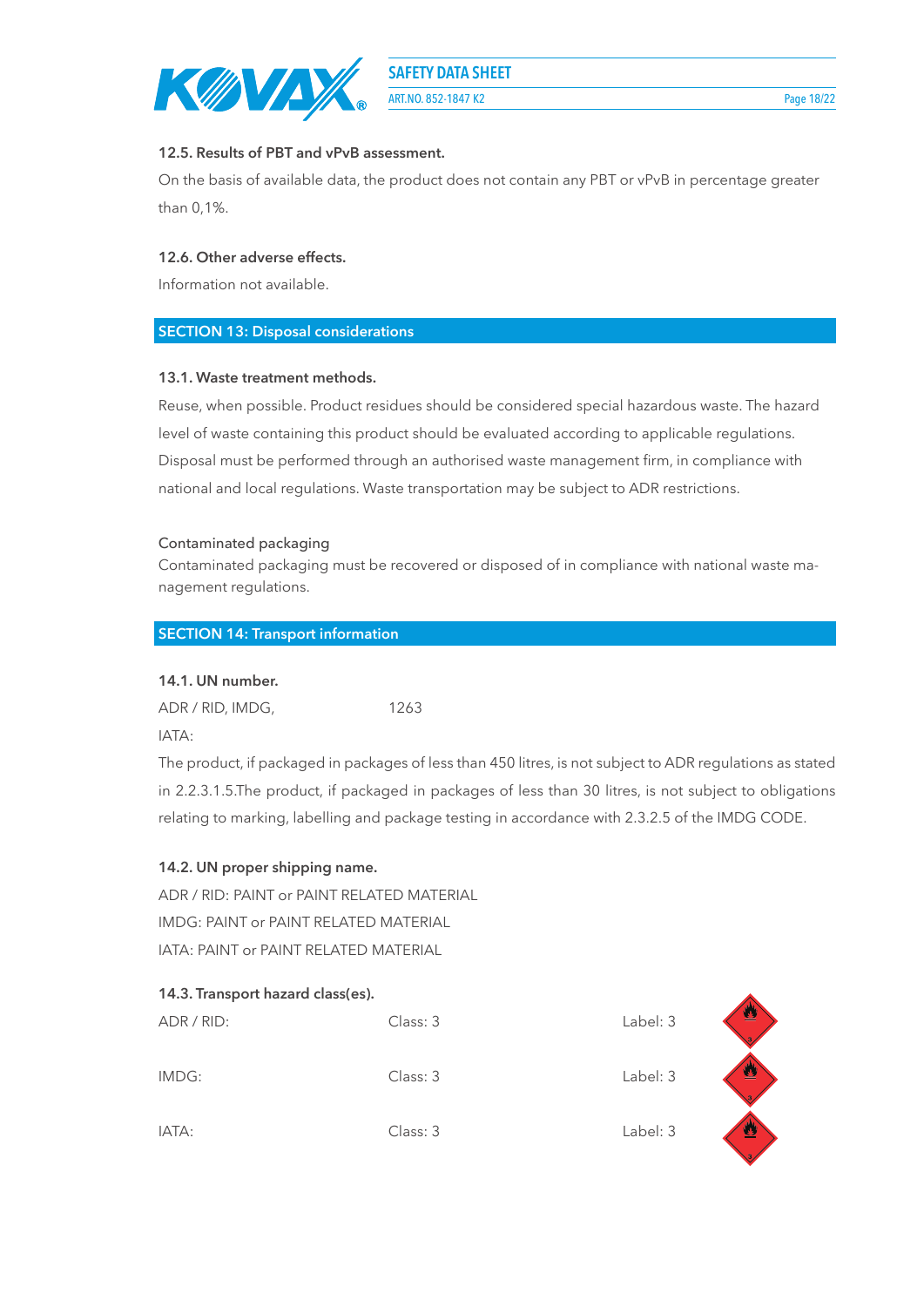

**SAFETY DATA SHEET ART.NO. 852-1847 K2** Page 19/22

## **14.4. Packing group.**

| ADR / RID, IMDG, IATA:       | Ш  |
|------------------------------|----|
| 14.5. Environmental hazards. |    |
| $\triangle$ DR / RID:        | NΟ |
| IMDG:                        | NΟ |
| IATA.                        | NΟ |
|                              |    |

#### **14.6. Special precautions for user.**

| ADR/RID: | HIN - Kemler: 30     | Limited Quantities 5 L  | Tunnel restriction code(D/E) |
|----------|----------------------|-------------------------|------------------------------|
|          | Special Provision: - |                         |                              |
| IMDG:    | $EMS: F-E, S-E,$     | Limited Quantities 5 L  |                              |
| IATA:    | Cargo:               | Maximum quantity: 220 L | Packaging instructions: 366  |
|          | Pass.:               | Maximum quantity: 60 L  | Packaging instructions: 355  |
|          |                      |                         |                              |

Special Instructions: A3, A72

## **14.7. Transport in bulk according to Annex II of MARPOL73/78 and the IBC Code.**

Information not relevant.

## **SECTION 15: Regulatory information**

#### **15.1. Safety, health and environmental regulations/legislation specific for the substance or mixture.**

Safety category. 6

Restrictions relating to the product or contained substances pursuant to Annex XVII to EC Regulation 1907/2006.

Product Point 3-40

Substances in Candidate List (Art. 59 REACH). None.

Substances subject to authorisarion (Annex XIV REACH). None.

Substances subject to exportation reporting pursuant to (EC) Reg. 689/2008: None.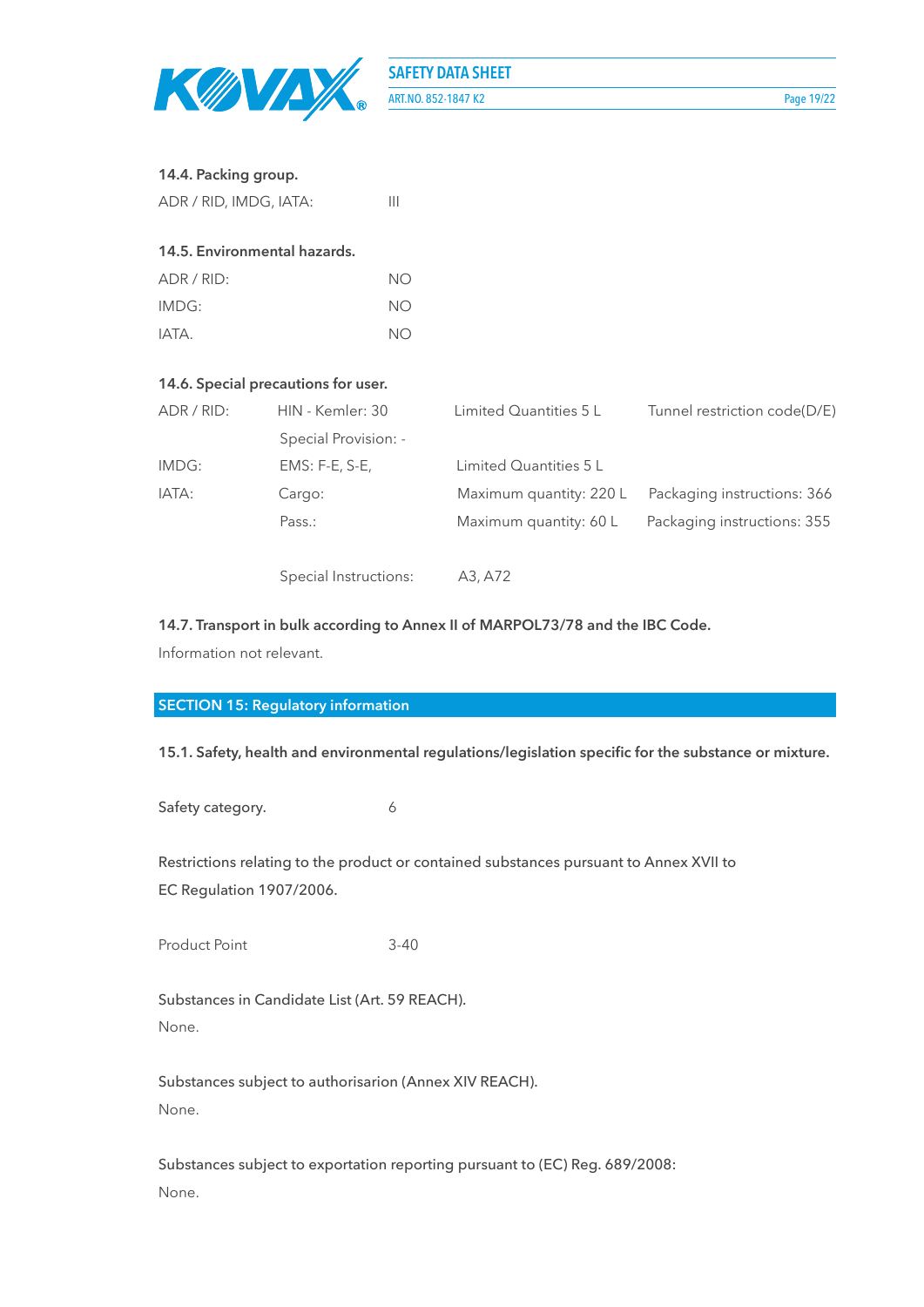

Substances subject to the Rotterdam Convention: None.

#### Substances subject to the Stockholm Convention:

None.

#### Healthcare controls.

Information not available.

#### **15.2. Chemical safety assessment.**

No chemical safety assessment has been processed for the mixture and the substances it contains.

# **SECTION 16: Other information**

| Text of hazard (H) indications mentioned in section 2-3 of the sheet: |                                                              |  |
|-----------------------------------------------------------------------|--------------------------------------------------------------|--|
| Flam. Liq. 2                                                          | Flammable liquid, category 2                                 |  |
| Flam. Liq. 3                                                          | Flammable liquid, category 3                                 |  |
| Muta, 2                                                               | Germ cell mutagenicity, category 2                           |  |
| Acute Tox. 3                                                          | Acute toxicity, category 3                                   |  |
| Acute Tox. 4                                                          | Acute toxicity, category 4                                   |  |
| Asp. Tox. 1                                                           | Aspiration hazard, category 1                                |  |
| Skin Corr. 1B                                                         | Skin corrosion, category 1B                                  |  |
| Eye Irrit. 2                                                          | Eye irritation, category 2                                   |  |
| Skin Irrit. 2                                                         | Skin irritation, category 2                                  |  |
| STOT SE 3                                                             | Specific target organ toxicity - single exposure, category 3 |  |
| Skin Sens. 1                                                          | Skin sensitization, category 1                               |  |
| H225                                                                  | Highly flammable liquid and vapour.                          |  |
| H226                                                                  | Flammable liquid and vapour.                                 |  |
| H341                                                                  | Suspected of causing genetic defects.                        |  |
| H311                                                                  | Toxic in contact with skin.                                  |  |
| H331                                                                  | Toxic if inhaled.                                            |  |
| H302                                                                  | Harmful if swallowed.                                        |  |
| H312                                                                  | Harmful in contact with skin.                                |  |
| H332                                                                  | Harmful if inhaled.                                          |  |
| H304                                                                  | May be fatal if swallowed and enters airways.                |  |
| H314                                                                  | Causes severe skin burns and eye damage.                     |  |
| H319                                                                  | Causes serious eye irritation.                               |  |
| H315                                                                  | Causes skin irritation.                                      |  |
| H335                                                                  | May cause respiratory irritation.                            |  |
| H317                                                                  | May cause an allergic skin reaction.                         |  |
| H336                                                                  | May cause drowsiness or dizziness.                           |  |
| <b>EUH066</b>                                                         | Repeated exposure may cause skin dryness or cracking.        |  |
| <b>EUH210</b>                                                         | Safety data sheet available on request.                      |  |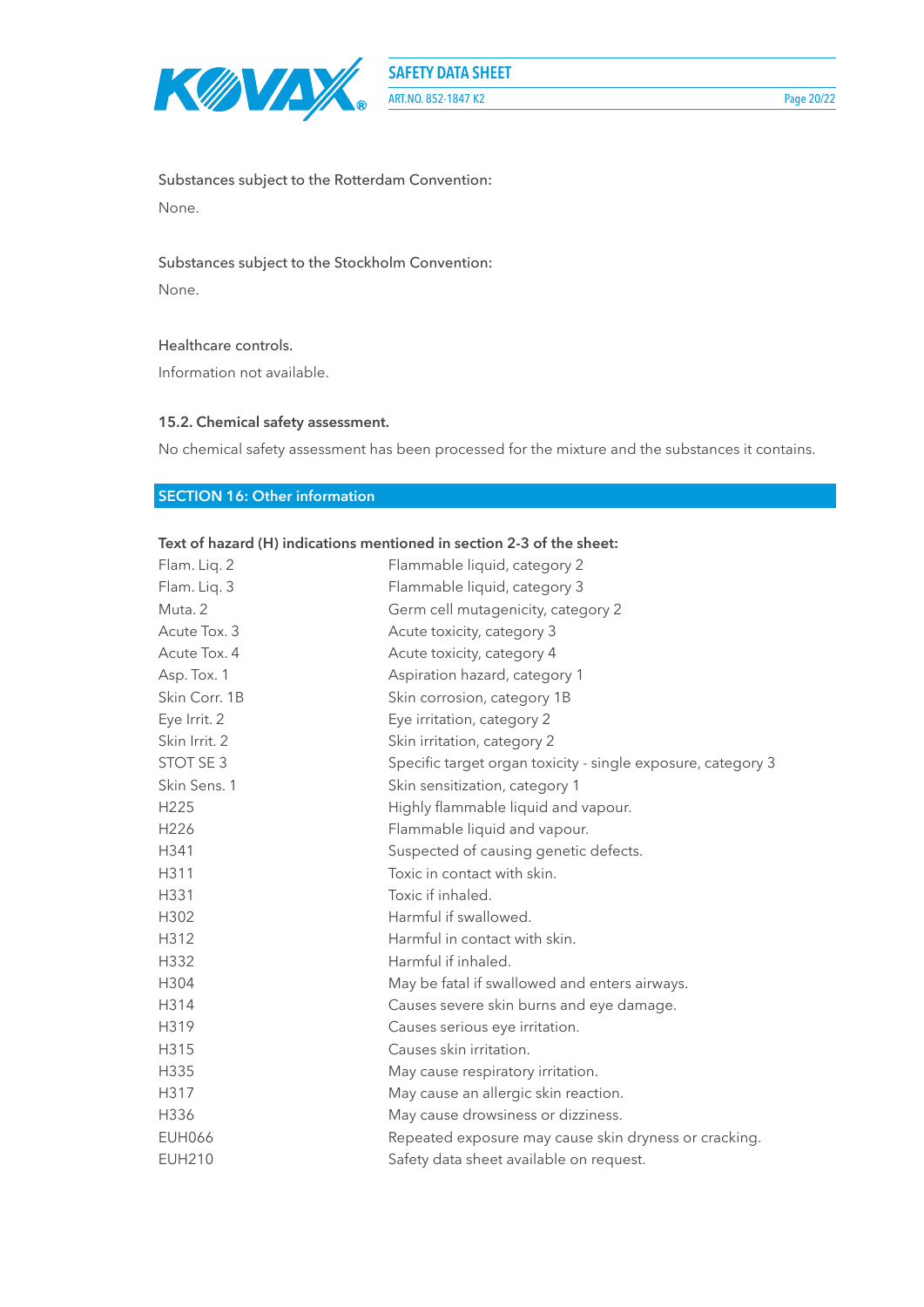



**LEGEND:**

ADR: European Agreement concerning the carriage of Dangerous goods by Road CAS NUMBER: Chemical Abstract Service Number CE50: Effective concentration (required to induce a 50% effect) CE NUMBER: Identifier in ESIS (European archive of existing substances) CLP: EC Regulation 1272/2008 DNEL: Derived No Effect Level EmS: Emergency Schedule GHS: Globally Harmonized System of classification and labeling of chemicals IATA DGR: International Air Transport Association Dangerous Goods Regulation IC50: Immobilization Concentration 50% IMDG: International Maritime Code for dangerous goods IMO: International Maritime Organization INDEX NUMBER: Identifier in Annex VI of CLP LC50: Lethal Concentration 50% LD50: Lethal dose 50% OEL: Occupational Exposure Level PBT: Persistent bioaccumulative and toxic as REACH Regulation PEC: Predicted environmental Concentration PEL: Predicted exposure level PNEC: Predicted no effect concentration REACH: EC Regulation 1907/2006 RID: Regulation concerning the international transport of dangerous goods by train TLV: Threshold Limit Value TLV CEILING: Concentration that should not be exceeded during any time of occupational exposure. TWA STEL: Short-term exposure limit TWA: Time-weighted average exposure limit VOC: Volatile organic Compounds vPvB: Very Persistent and very Bioaccumulative as for REACH Regulation WGK: Water hazard classes (German). **GENERAL BIBLIOGRAPHY** 1. Regulation (EC) 1907/2006 (REACH) of the European Parliament

- 2. Regulation (EC) 1272/2008 (CLP) of the European Parliament
- 3. Regulation (EU) 790/2009 (I Atp. CLP) of the European Parliament
- 4. Regulation (EU) 2015/830 of the European Parliament
- 5. Regulation (EU) 286/2011 (II Atp. CLP) of the European Parliament
- 6. Regulation (EU) 618/2012 (III Atp. CLP) of the European Parliament
- 7. Regulation (EU) 487/2013 (IV Atp. CLP) of the European Parliament